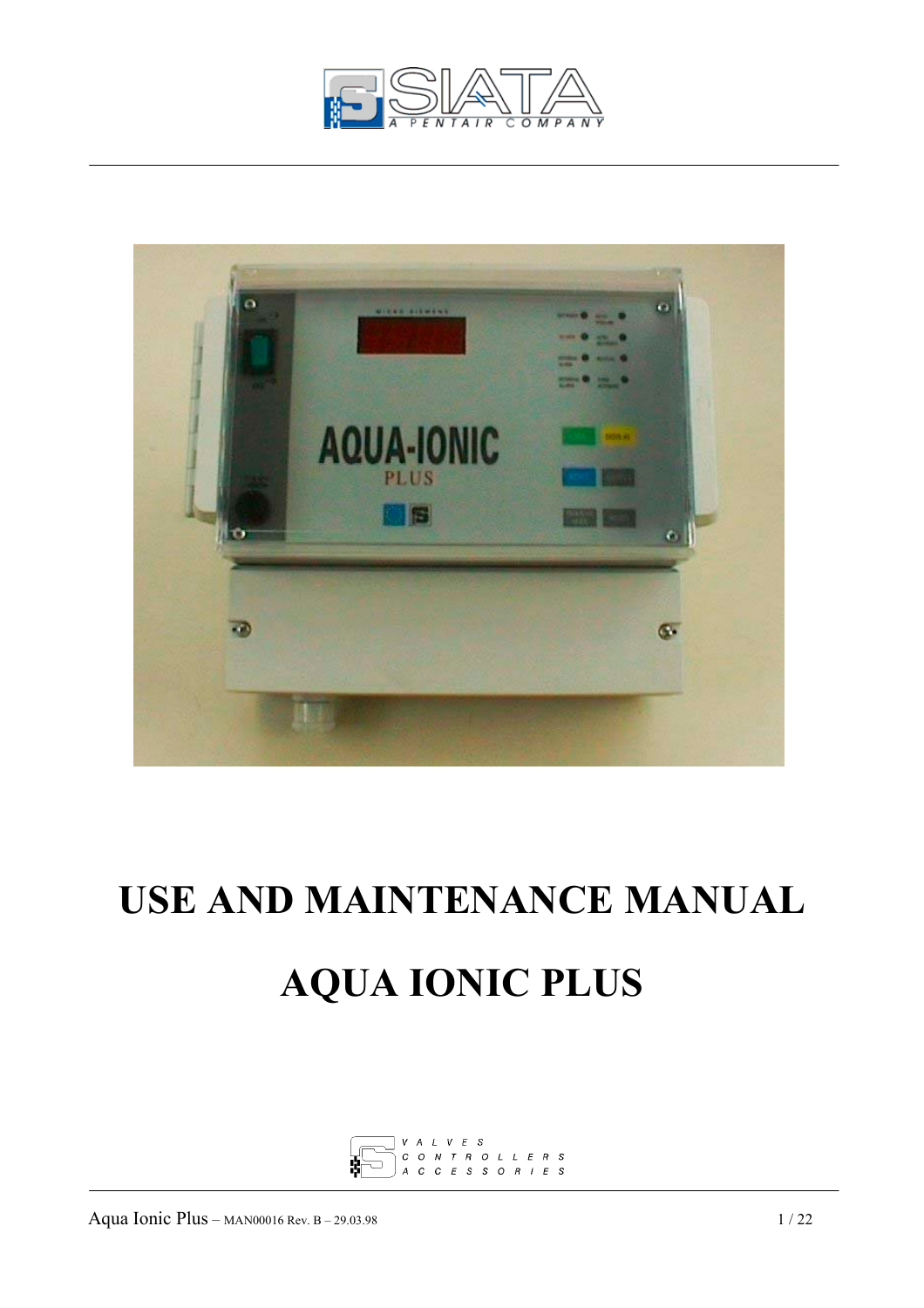

# **EC DECLARATION OF CONFORMITY**

**Producer S.I.A.T.A. S.r.l.**

 address Via Virginio 370/372 50025 Montespertoli-Florence (ITALY)

Declares that the following material:

**PN** 

# **AI-PLUS/05**

**Description**

# **AQUA IONIC PLUS 24 VOLT**

Conforms to the essential pre-requisites of the following **DIRECTIVES**:

# • **Electromagnetic Compatibility 89/336/CEE, 93/68/CEE**

# • **Low Voltage 73/23/CEE, 93/68/CEE**

The fulfilment of the following regulations has been verified:

**EN 50081-1** General Regulation on Emissions - part 1 residential, commercial and light industry environment

**EN 50082-1** General Regulation on Immunity - part 1:residential, commercial and light industry environments

 S.I.A.T.A. S.R.L. has a Quality System which conforms to the requirements of the regulation:

**ISO 9001/UNI EN ISO 9001-ed. 1994** (Certificate n°95.022 SGS ICS )

Date Director LUIGI FERRALI

11.12.1998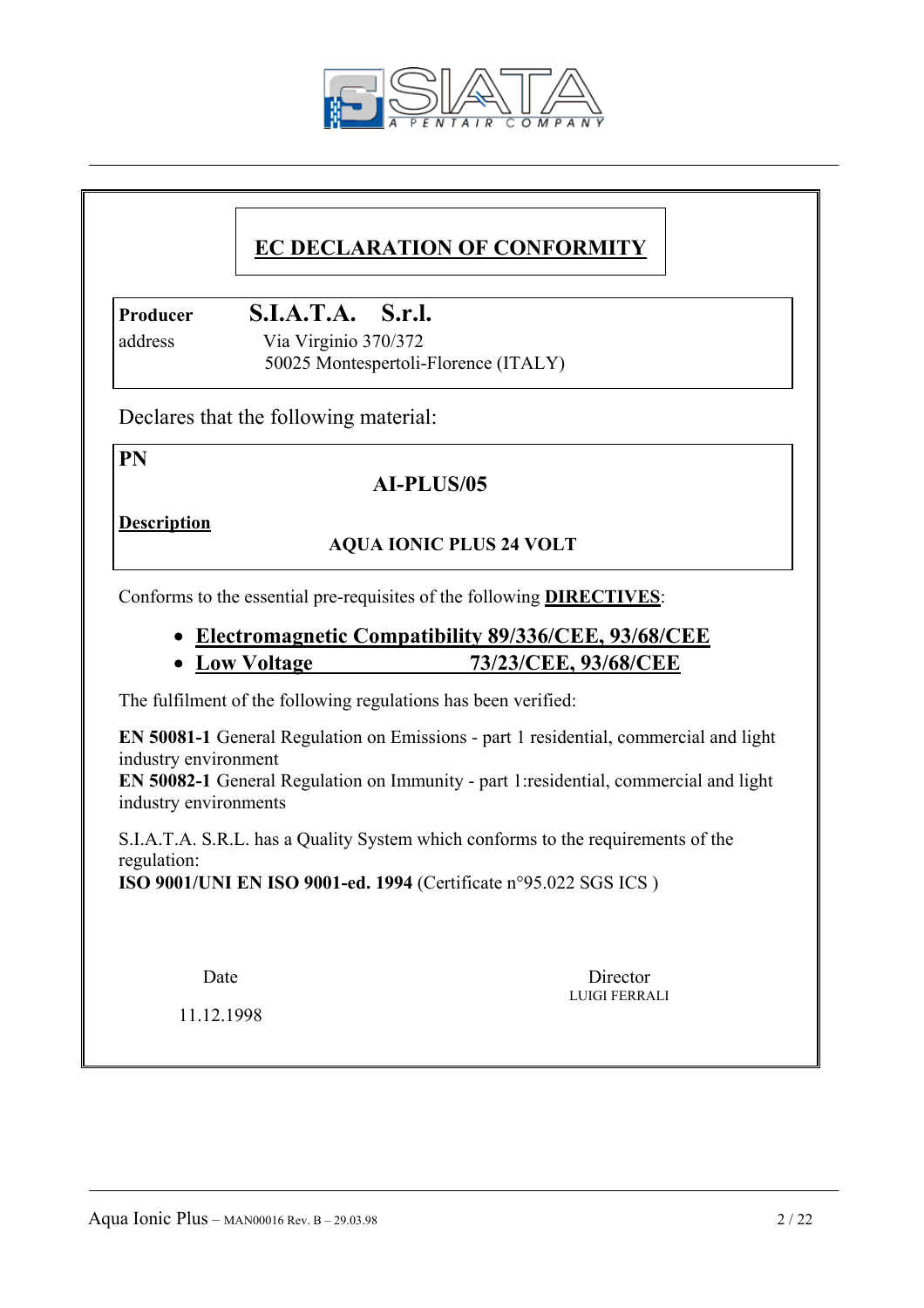

| Index                   |   |
|-------------------------|---|
|                         |   |
|                         |   |
|                         |   |
|                         |   |
|                         |   |
|                         |   |
|                         |   |
|                         |   |
|                         |   |
|                         |   |
|                         |   |
| 6.2 – Programming codes | 8 |
|                         | 8 |
|                         |   |
|                         |   |
|                         |   |
|                         |   |
|                         |   |
|                         |   |
|                         |   |
|                         |   |
|                         |   |
|                         |   |
|                         |   |
|                         |   |
|                         |   |
|                         |   |
|                         |   |
|                         |   |
|                         |   |
|                         |   |
|                         |   |
|                         |   |
|                         |   |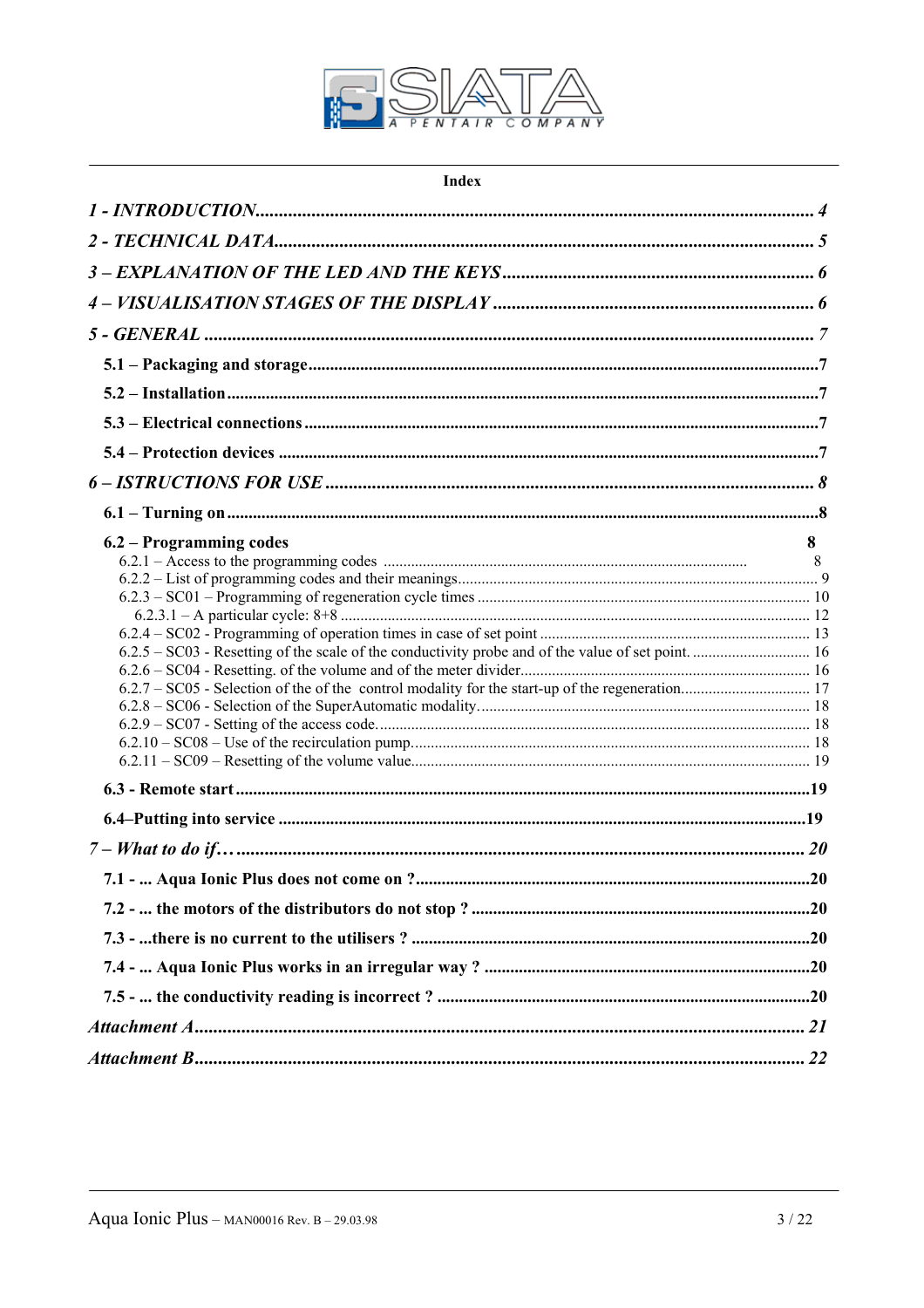

# **1 - INTRODUCTION**

**Aqua Ionic Plus** is a *controller* dedicated to the production of water **treatment** systems working on the principle of ionic resin exchange, which allows the production of **demineralisation** systems.

**Aqua Ionic Plus** allows for **one or two distributors** to be controlled, and in the latter case, for the number of regenerations of the **cathode** which have to be carried out before the regeneration of the **anode** to be set, up to a maximum of 6.

The **regeneration** cycle is completely **programmable:** it can be started by a control on the **conductivity,** on the **volume** by an **external signal** or **manually;** it is possible to cancel the entire cycle or to jump one or more phases.

**Aqua Ionic Plus** can operate the regeneration in **SuperAutomatic**; if the regeneration is successful, it is stopped before the natural end of the times set, so as **not to consume water** unnecessarily. If the regeneration is not successful, an alarm is set off and successive chain regenerations are blocked

**Aqua Ionic Plus** can be connected to a computer via **RS232** using the cable cod. 881-1, so as to be able to acquire and then analyse the progress of the work parameters.

**Aqua Ionic Plus** is equipped with a **buffer battery** which allows the work parameters to be memorised should the electricity supply cut out.

**Aqua Ionic Plus** is equipped with an **EEPROM memory** where the programmed data is memorised, with the capacity to retain data for over **10 years**.

**Aqua Ionic Plus**, like all of the range of SIATA *controller*s, conforms to the EEC Directives and is produced in the SIATA plant of Montespertoli operating with the certified Quality System according to the regulations of:

# **ISO 9001 / UNI EN ISO 9001.**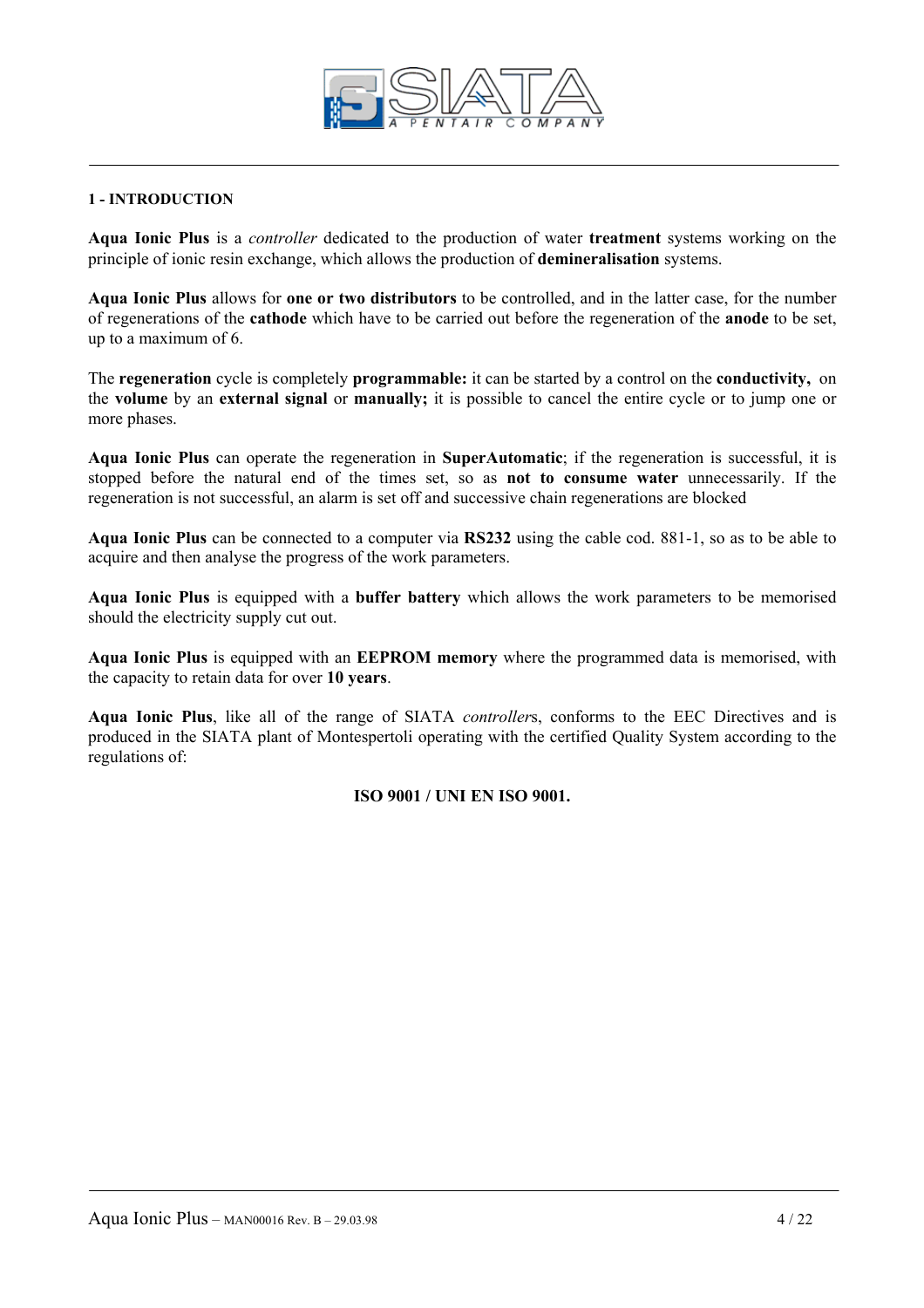

# **2 – TECHNICAL DATA**



Supply voltage  $24 \text{ Vac } \pm 10\%$ Network frequency 50 Hz  $\pm$  3%<br>Power absorbed 20 VA Power absorbed Operating temperature  $0^{\circ}$  C – 55° C Class of protection<br>
Protection from disturbances<br>
ICE ( Reading scale  $0 - 2500 \mu S$ Total weight 1.5 Kg

ICE 65 Trial class  $4$  ( 3000 V ) Container dimensions 240 mm x 185 mm x 115 mm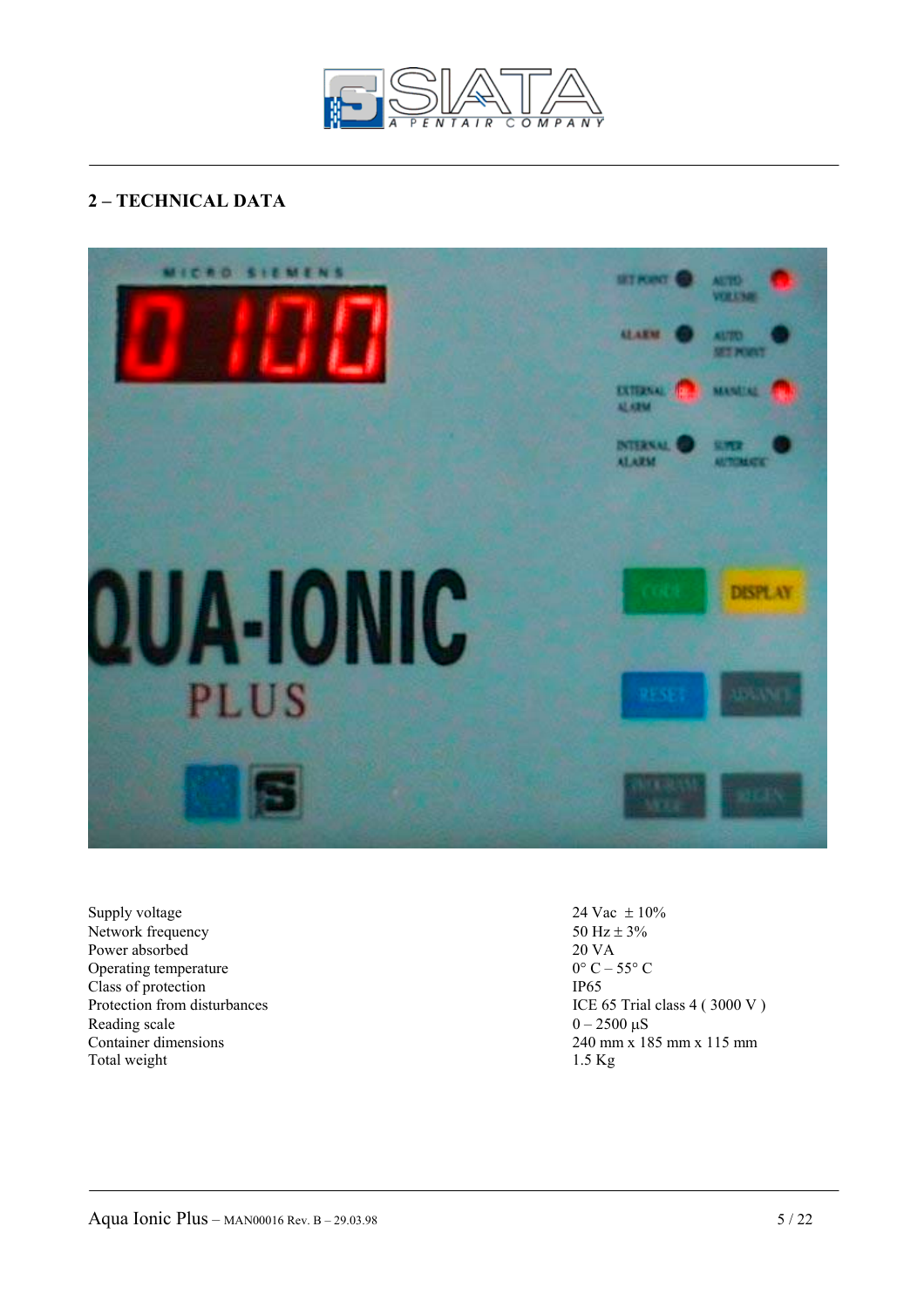

# **3 – DESCRIPTION OF THE LEDS AND OF THE KEYS**

| Tab. 1 – Functioning of the LEDs |                                                                 |  |  |  |  |  |
|----------------------------------|-----------------------------------------------------------------|--|--|--|--|--|
| Meaning<br><b>LED</b>            |                                                                 |  |  |  |  |  |
| <b>SET POINT</b>                 | The value of the conductivity has reached the pre-set set point |  |  |  |  |  |
| <b>ALARM</b>                     | Aqua Ionic Plus is blocked because of an alarm condition        |  |  |  |  |  |
| EXT ALARM.                       | External alarm. An inhibit signal is present.                   |  |  |  |  |  |
| <b>INT. ALARM</b>                | Internal alarm. The regeneration has not been successful        |  |  |  |  |  |
| <b>AUTO VOLUME</b>               | Start-up of the regeneration by volume                          |  |  |  |  |  |
| <b>AUTO SET POINT</b>            | Start-up of the regeneration by conductivity                    |  |  |  |  |  |
| <b>MANUAL</b>                    | Manual start-up of the regeneration                             |  |  |  |  |  |
| <b>SUPER AUTOM.</b>              | SuperAutomatico operating modality active                       |  |  |  |  |  |

The signs **Auto Volume**, **Auto Set point** e **Manual**, may be combined with the code **SC05**. See par.. 6.37

|                 | Tab. $2$ – Functioning of the keys                                                                  |
|-----------------|-----------------------------------------------------------------------------------------------------|
| <b>CODE</b>     | Access to the programming of the work parameters via the protection code.                           |
|                 | Allows exiting from the programming without memorising the last value inputted.                     |
| <b>RESET</b>    | If there is a regeneration in progress, this stops it.                                              |
|                 | Pressed after Program, accesses the selection of the codes.                                         |
|                 |                                                                                                     |
| <b>PROGRAM</b>  | Gives access to the programming functions                                                           |
| DISPLAY.        | Changes the mode of visualisation of the display                                                    |
|                 | During the programming, resets to zero the value being changed.                                     |
| <b>ADVANCE</b>  | In programming increases the value on the display.                                                  |
| <b>REGENER.</b> | Starts up the regeneration. During a stop phase, cancels the residual time and moves on to the next |
|                 | phase.                                                                                              |

# **4 – VISUALISATION STATES OF THE DISPLAY**

The display allows for visualisation of various operative states and/or data, to be selected using the key **Display** ;

| ⋐              | <b>Display</b> | <b>Operative state / Visualised data</b>     |  |  |  |  |
|----------------|----------------|----------------------------------------------|--|--|--|--|
| <b>Display</b> | 0100           | The value of conductivity read by the probe. |  |  |  |  |
| <b>Display</b> | 0.0.50         | Value of pre-set set point                   |  |  |  |  |
| <b>Display</b> | 05.00          | The volume of water available                |  |  |  |  |
| <b>Display</b> |                | No regeneration in progress                  |  |  |  |  |
|                | 1 C25          | Regeneration in progress                     |  |  |  |  |

# **Tab. 3 – Visualisation Display**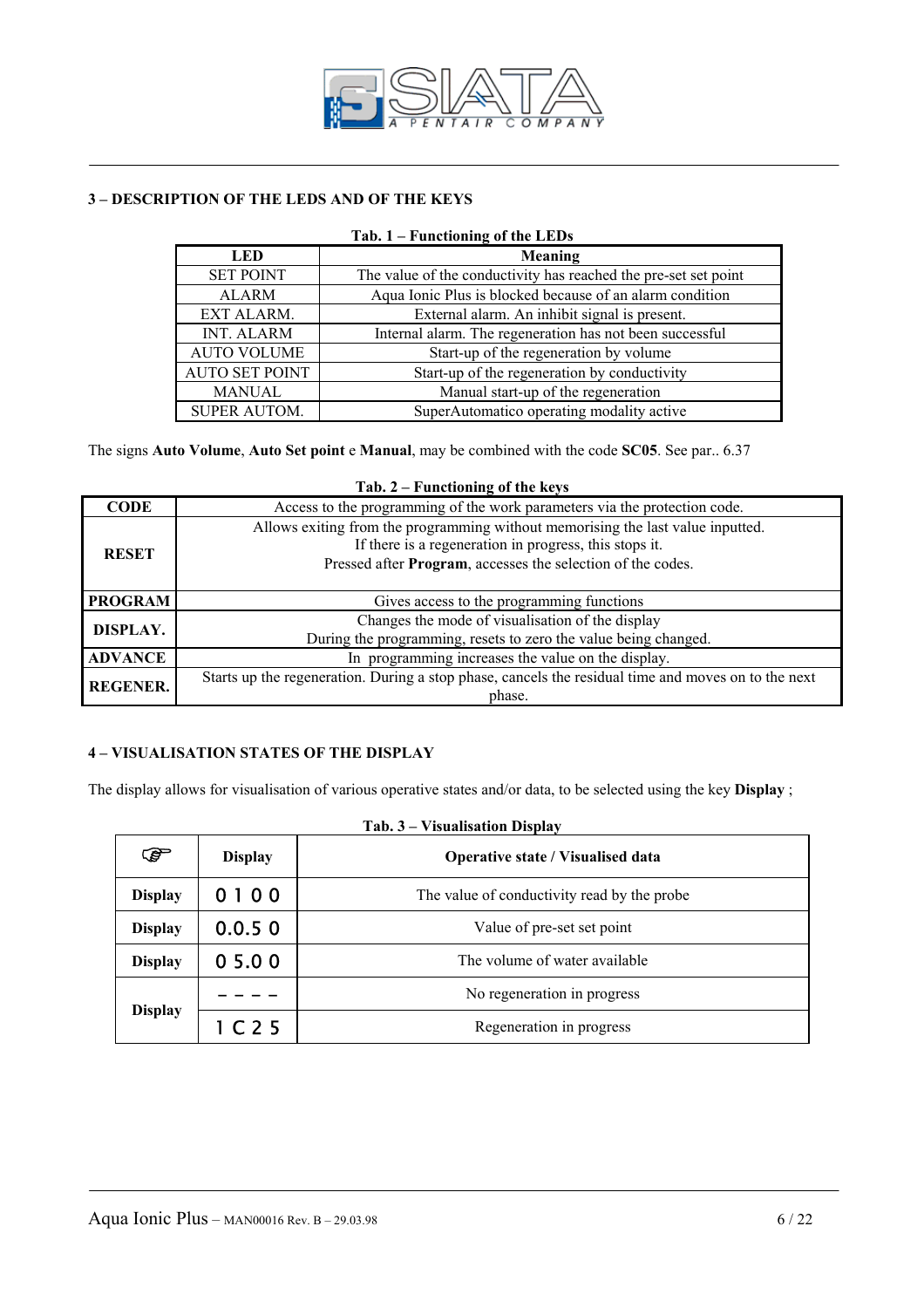

# **5 - GENERAL**

# **5.1 – Packaging and storage**

The packaging consists of a cardboard box, with a label identifying the product and containing the following information: the name of the producer and the PN producer **AI-PLUS1/05**; inside the **quick reference guide** for the programming and installation, can be found.

No particular procedures are necessary for the removal from the packaging.

- The appliance must be stored in environments with the following characteristics:
	- $0^{\circ}$ C e +55 $^{\circ}$ C;
	- relative humidity 30 % e 95 %.

## **5.2 – Installation**

The installation of the *controller* must be carried out by qualified personnel.

The appliance consists of a PVC box with a cover in plexi-glass which may be opened manually, giving access to the keypad, and of a cover which may be removed by loosening two screws and which gives access to the external connection terminal board.

The box is covered by a certificate with the **IP65** grade of protection, **Aqua Ionic Plus** is therefore protected against infiltration of dust and direct jets of water. This protection is valid when the cover is closed, and the wiring slots are of the correct size for the wires used and are correctly assembled. If these conditions are not fulfilled, the level of protection falls to **IP40**, which gives no protection against infiltration of dust and water.

The back of the box is equipped with mechanical details which allow it to be wall-mounted.

#### **5.3 – Electrical connections**

The electrical connection of the *controller* must take place conforming to the conditions stated in the diagram **CE0043** shown on attachment A

The appliance includes **free contact exits** with the following indications :

- **Service**;
- **Draining**;
- **Regeneration in progress**.
- **Recirculation pump**;

#### **Warning!!**

Before carrying out any installation and/or maintenance operation, check that the *controller* **is disconnected from the electricity supply.** 

The supply to the *controller* must take place in accordance with all that is indicated in par 2. A connection of the appliance to the general earth line of the main electrical system should be carried out.

# **5.4 – Protection devices**

The appliance is protected from current overloads by a **1.6A supply retardant fuse** which is assembled on the front panel (**T 6.3A**). It is also protected against disturbances originating from the electricity supply by an LC filter, and is equipped with an auto reset circuit which resolves conditions in which the controller is blocked.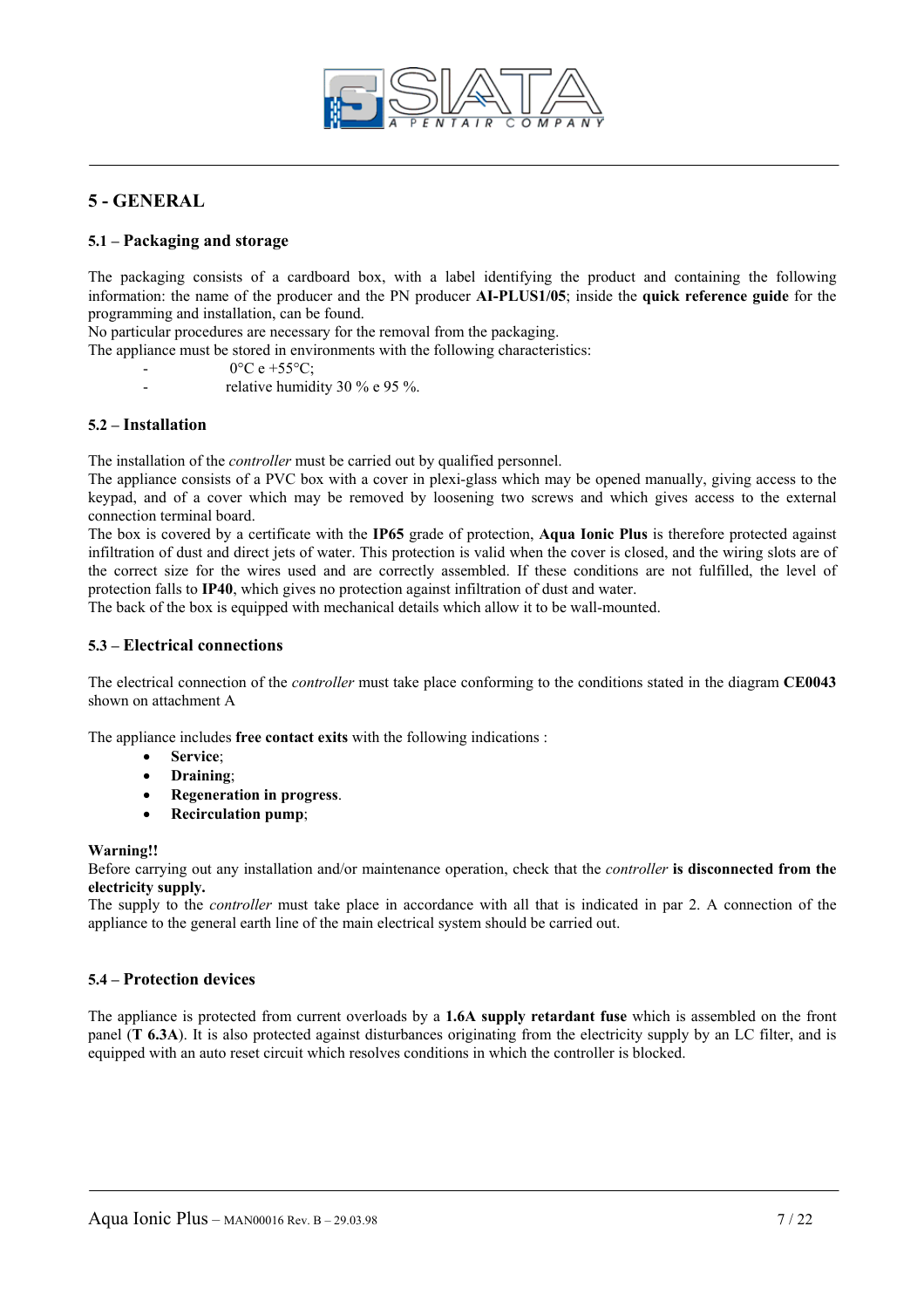

# **6 – INSTRUCTIONS FOR USE**

# **6.1 – Turning on**

The appliance is turned on via the main switch **ON (I)** - **OFF (0)** situated on the front panel. This switch acts on both supply wires

## The supply voltage must be **24 Vac - 50 Hz**.

Check the supply voltage using the adhesive labels situated on the cover of the connections.

# **6.2 – Programming codes**

**Aqua Ionic Plus** allows access to the programming functions even if the limit switch entries of the two motors are open. These entries **must** be closed ( even if only with a bridge if a complete distributor is not available ) as soon as the controller is to be put into service.

The programming is carried out using the keypad on the front panel of the appliance.

Whichever programming is set with the codes described on the following pages, **Aqua Ionic Plus** only has the function of controlling the only two parameters which communicate the operative state of the system: the **conductivity** and the **volume**. On the basis of these parameters and on the basis of the data setting with the code **SC05**, see par. 6.2.7, **Aqua Ionic Plus** will start up the regeneration until the conditions required have been reached.

# **6.2.1 – Access to the programming codes**

The following is the sequence of keys to press in order to access the programming functions :

| ☞              | <b>Display</b> | Meaning                                                 |  |  |  |
|----------------|----------------|---------------------------------------------------------|--|--|--|
| <b>PROGRAM</b> | $S$ O S O      | First step for access to the programming functions      |  |  |  |
| <b>RESET</b>   | SC00           | Access to the programming functions                     |  |  |  |
| <b>ADVANCE</b> | <b>SC01</b>    | With the key Advance select the required code           |  |  |  |
| <b>PROGRAM</b> | $S \cap 0$     | Confirms the code selected and accesses its programming |  |  |  |

# **Tab. 4 – Access to the programming codes**

If a protection code is set with the function **SC07**, see par. 6.2.9, the succession shown in **tab. 4** varies as follows:

| ☞              | <b>Display</b>  | Meaning                                                               |
|----------------|-----------------|-----------------------------------------------------------------------|
| <b>CODE</b>    | 0.0.0.0.        | Entry to the function of the inputting of the protection code         |
| <b>ADVANCE</b> | 0.2.0.1.        | With the key Advance and the key Code the protection code is inputted |
| <b>CODE</b>    | <b>SOSO</b>     | First step for access to the programming functions                    |
| <b>RESET</b>   | SCOO            | Access to the programming functions                                   |
| <b>ADVANCE</b> | $S$ C 0 1       | With the key Advance select the required code                         |
| <b>PROGRAM</b> | SC <sub>0</sub> | Confirm the code selected and access its programming                  |

# **Tab. 5 – Access to the programming codes via the protection codes**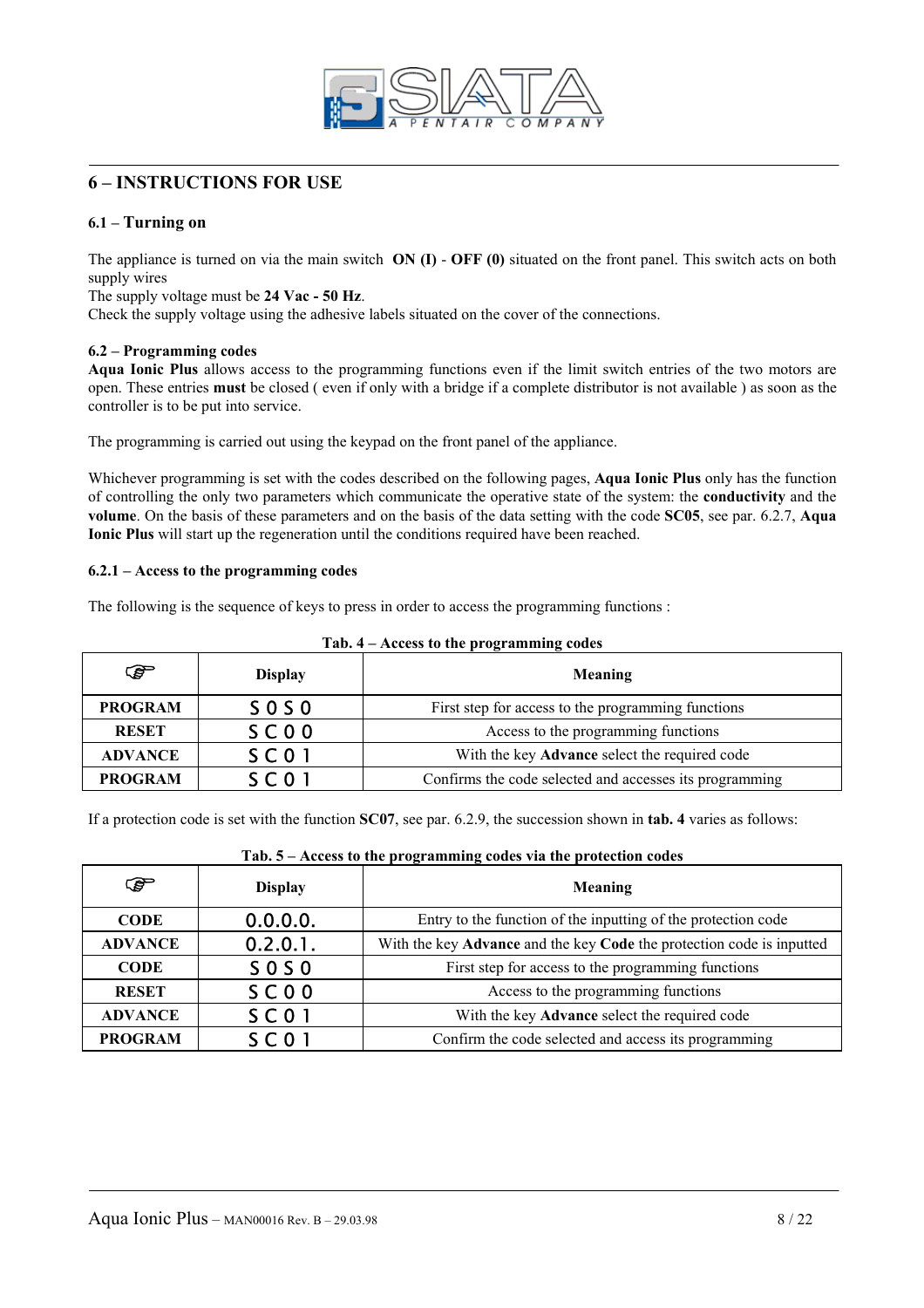

# **6.2.2 – List of programming codes and their meaning**

Tab. 6 summarises the programming codes made available by **Aqua Ionic Plus**, and for each of them the function is shown

See the specific paragraphs for details of the programming and the functioning.

| Code<br>visualised | Paragraph of<br>reference | <b>Function</b>                                                              |
|--------------------|---------------------------|------------------------------------------------------------------------------|
| SCOO               |                           | Not used.                                                                    |
| $S$ C 0 1          | 6.2.3                     | Programming of the regeneration cycle times.                                 |
| SCO <sub>2</sub>   | 6.2.4                     | Programming of the alarm times and of resetting when set point is reached.   |
| $S$ C 0 3          | 6.2.5                     | Selection of probe sensitivity and programming of the set point value.       |
| $S$ C 0 4          | 6.2.6                     | Programming of the treatable volume and of the litre counter divider.        |
| $S$ C 0 5          | 6.2.7                     | Selection of the operative modality.                                         |
| $S$ C 0 6          | 6.2.8                     | Activation and disactivation of the SuperAutomatic modality.                 |
| <b>SC07</b>        | 6.2.9                     | Programming of the access code.                                              |
| $S$ C 0 8          | 6.2.10                    | Programming to have the re-circulation pump turned on or off during service. |
| $S$ C O 9          | 6.2.11                    | Resetting of the volume value without waiting for the regeneration cycle.    |

# **Tab. 6 – Table of the programming codes**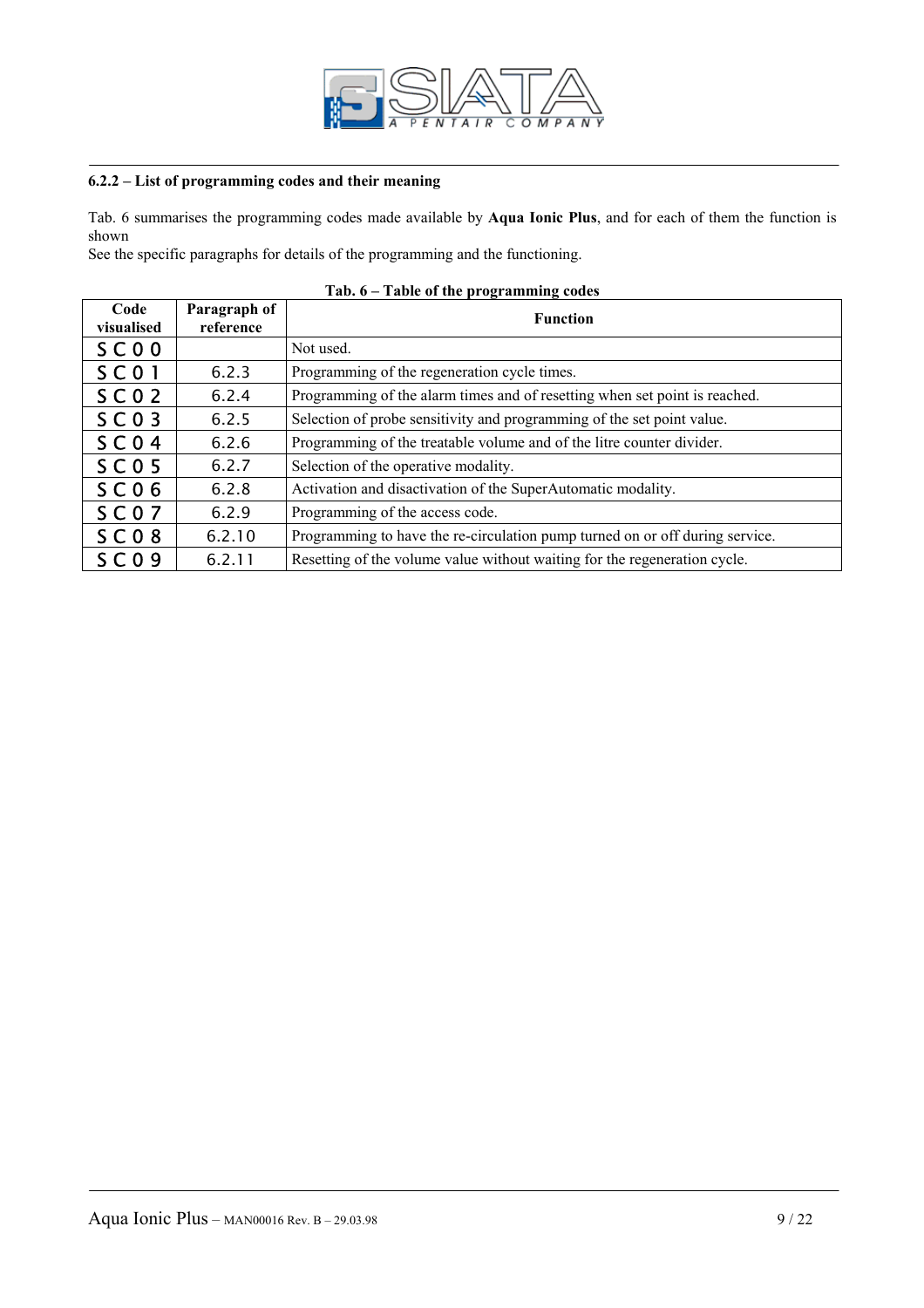

## **6.2.3 – SC01 – Programming of the regeneration cycle times**

With this code the programming of the parameters regulating the regeneration cycle may be accessed.

Depending on the number of distributors present and on the number of phases the cycle is to be composed of, the sequence of programming of the times will change. The following tables illustrate the various differences.

**In the following descriptions, the cathode and anode columns are referred to. The cathode column is the one connected to the terminals of column 1, while the anode column is connected to the terminals of column 2 .**  When only one distributor is in use, this should be connected to the terminals of column 2. See attachment A.

To use only one distributor, the voice **-- tx** must be set on **1** . This appears as soon as the programming code **SC01** is entered into.

Using a single distributor means that the two ( anionic and cationic ) columns are **regenerated in sequence**, since the distributor cam works on 360°.

**Aqua Ionic Plus** allows for the number of steps to be carried out during the regeneration cycle, to be selected. Selecting **8 stop**, a system composed of the cathode column and the anode column is, produced with each of them regenerated with a cycle of 4. **The movement times are of 27".** 

Selecting **9 stop**, a system composed of **three columns** is produced; a **cathode,** a **weak anode** and a **strong anode,**  always regenerated in sequence, in a cycle with **movement times of 25".**

The voice **CA01**, regeneration link between cathode and anode, **has no effect** working with a single distributor, since the two columns are always regenerated in sequence.

The programming of the stop times of the various phases sees the sequence of the numbers of the cycle go from phase **1C** to phase **8C** if 8 stops have been programmed, or to phase **9C** if Aqua Ionic Plus is programmed for 9 stops.

#### **IMPORTANT !!!**

When only one distributor is used, this is connected to the terminals of motor 2. (See attachment A)

| F              | <b>Display</b> | Meaning                                                                                |
|----------------|----------------|----------------------------------------------------------------------------------------|
| <b>PROGRAM</b> | – – t 1        | The controller is connected to a single distributor.                                   |
| <b>PROGRAM</b> | St08           | The regeneration is composed of 8 phases.                                              |
| <b>PROGRAM</b> | C A 0 1        | Programming with no effect when working with a single distributor.                     |
| <b>PROGRAM</b> | I C x x        | Stop time of the first phase of the cycle of regeneration, the first of the cathode.   |
| <b>PROGRAM</b> | 2 C X X        | Stop time of the second phase of the cycle of regeneration, the second of the cathode. |
| <b>PROGRAM</b> | 3 C X X        | Stop time of the third phase of the cycle of regeneration, the third of the cathode.   |
| <b>PROGRAM</b> | 4 C x x        | Stop time of the fourth phase of the cycle of regeneration, the fourth of the cathode. |
| <b>PROGRAM</b> | 5 C x x        | Stop time of the fifth phase of the cycle of regeneration, the first of the anode.     |
| <b>PROGRAM</b> | 6 C x x        | Stop time of the sixth phase of the cycle of regeneration, the second of the anode.    |
| <b>PROGRAM</b> | 7 C x x        | Stop time of the seventh phase of the cycle of regeneration, the third of the anode.   |
| <b>PROGRAM</b> | 8 C X X        | Stop time of the eighth phase of the regeneration cycle, the fourth of the anode.      |

## **Tab. 7 – Regeneration cycle of 8 phases with one distributor**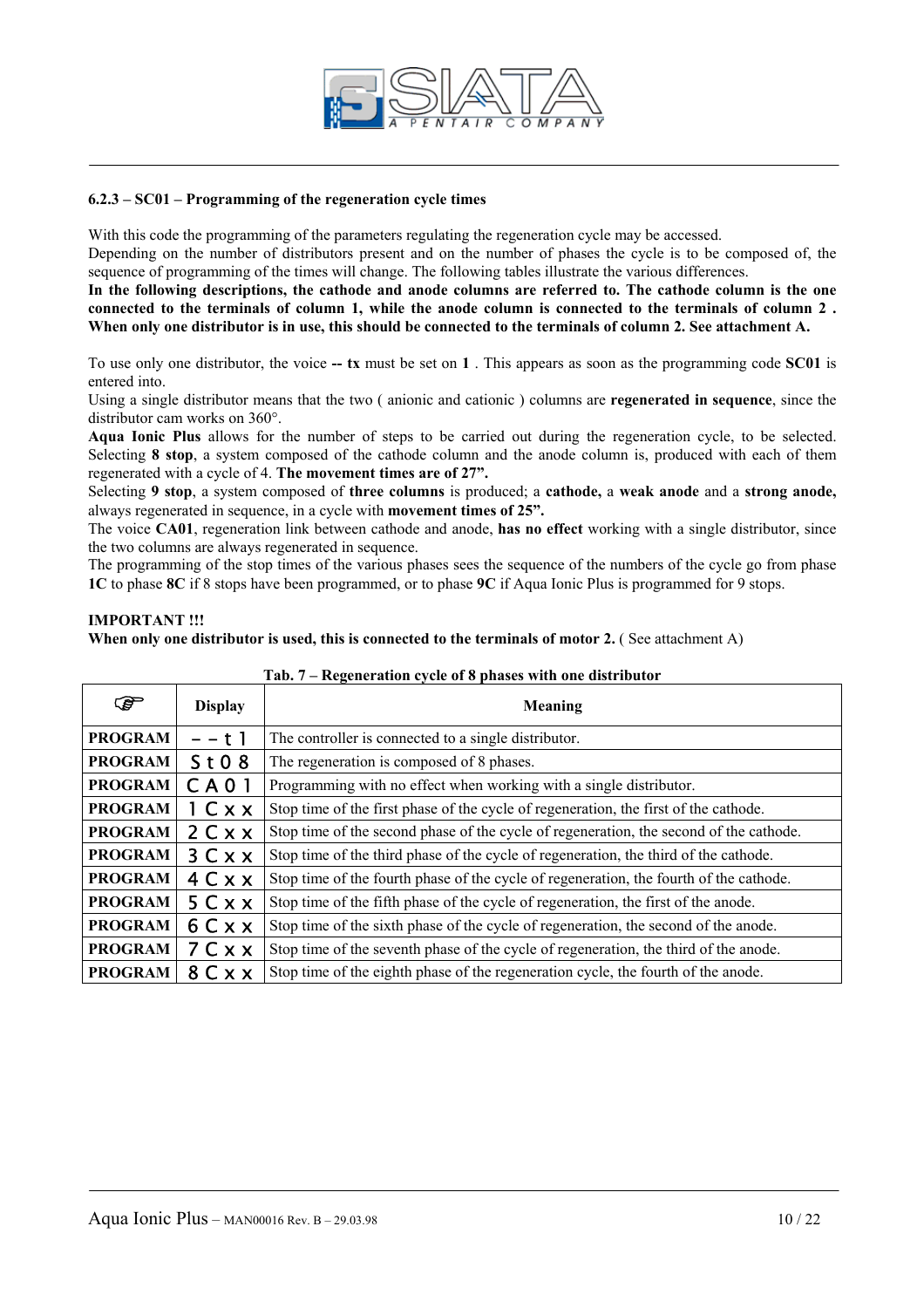

When programming the controller to have a regeneration cycle of 9 phases, it is possible to use the single distributor to control the 3 columns which will be regenerated in sequence.

|  |  | Tab. 8 – Cycle of regeneration of 9 phases with one distributor |  |  |  |
|--|--|-----------------------------------------------------------------|--|--|--|
|  |  |                                                                 |  |  |  |

| ☞              | <b>Display</b>  | <b>Meaning</b>                                                                           |
|----------------|-----------------|------------------------------------------------------------------------------------------|
| <b>PROGRAM</b> | – – t 1         | The controller is connected to a single distributor.                                     |
| <b>PROGRAM</b> | St09            | The regeneration is composed of 9 phases.                                                |
| <b>PROGRAM</b> | CA <sub>0</sub> | Programming with no effect when working with a single distributor.                       |
| <b>PROGRAM</b> | 1 Cxx           | Stop time of the first phase of the regeneration cycle, the first of the first column.   |
| <b>PROGRAM</b> | 2 C x x         | Stop time of the second phase of the regeneration cycle, the second of the first column. |
| <b>PROGRAM</b> | 3 C x x         | Stop time of the third phase of the regeneration cycle, the third of the first column.   |
| <b>PROGRAM</b> | 4 C x x         | Stop time of the fourth phase of the regeneration cycle, the first of the second column. |
| <b>PROGRAM</b> | 5 C x x         | Stop time of the fifth phase of the regeneration cycle, the second of the second column. |
| <b>PROGRAM</b> | 6 C X X         | Stop time of the sixth phase of the regeneration cycle, the third of the second column.  |
| <b>PROGRAM</b> | 7 C X X         | Stop time of the seventh phase of the regeneration cycle, the first of the third column. |
| <b>PROGRAM</b> | 8 C X X         | Stop time of the eighth phase of the regeneration cycle, the second of the third column. |
| <b>PROGRAM</b> | 9 C X X         | Stop time of the ninth phase of the regeneration cycle, the third of the third column.   |

To use two distributors, the value **2** must be set in the voice **--tx**, which appears as soon as the programming code **SC01**  is entered.

The first distributor is connected to the cathode column ( using the terminals of the motor 1), while the second is connected to the anode column ( using the terminals of the motor 2 ).

This type of system is used programming the **number of stops of the regeneration at 8**, 4 for each column, a setting which uses movement times of **50"**.

Using two distributors, the voice **CA01** allows the programming of the number of regenerations to be carried out with the cathode before carrying out a regeneration of the anode. The value may be set from **1** to **6**.

The programming of the stop times of the regeneration cycle, sees the first 4 phases dedicated to the cathode column numbered from **1C** to **4C**, then pass to the anode column, the 4 phases of which are numbered from **1A** to **4A**.

| F              | <b>Display</b> | Meaning                                                                 |
|----------------|----------------|-------------------------------------------------------------------------|
| <b>PROGRAM</b> | – – t 2        | The controller is connected to two distributors.                        |
| <b>PROGRAM</b> | St08           | The regeneration is composed of 8 phases.                               |
| <b>PROGRAM</b> | <b>CA01</b>    | Link between the regenerations of the cathode and of the anode.         |
| <b>PROGRAM</b> | 1 Cxx          | Stop time of the first phase of the regeneration cycle of the cathode.  |
| <b>PROGRAM</b> | 2 C x x        | Stop time of the second phase of the regeneration cycle of the cathode. |
| <b>PROGRAM</b> | 3 C x x        | Stop time of the third phase of the regeneration cycle of the cathode.  |
| <b>PROGRAM</b> | 4 C x x        | Stop time of the fourth phase of the regeneration cycle of the cathode. |
| <b>PROGRAM</b> | 1 A x x        | Stop time of the first phase of the regeneration cycle of the anode.    |
| <b>PROGRAM</b> | 2Axx           | Stop time of the second phase of the regeneration cycle of the anode.   |
| <b>PROGRAM</b> | 3Axx           | Stop time of the third phase of the regeneration cycle of the anode.    |
| <b>PROGRAM</b> | 4 A x x        | Stop time of the fourth phase of the regeneration cycle of the anode.   |

**Tab. 9 – Cycle of regeneration of 8 phases con due distributors**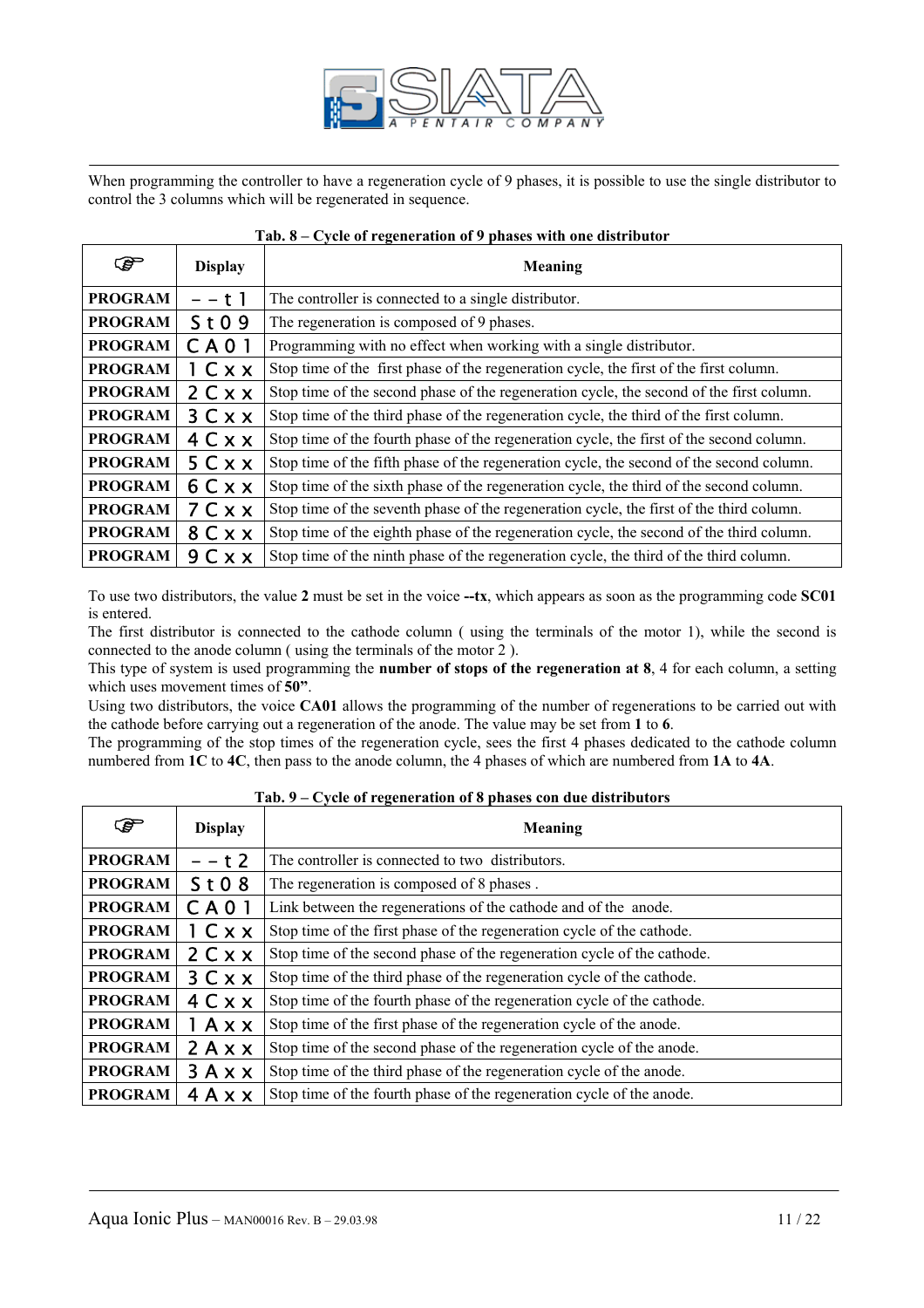

|  |  |  |  | Tab. 10 – Regeneration cycle of 9 phases with two distributors |  |
|--|--|--|--|----------------------------------------------------------------|--|
|  |  |  |  |                                                                |  |

| F              | <b>Display</b>         | Meaning                                                                             |
|----------------|------------------------|-------------------------------------------------------------------------------------|
| <b>PROGRAM</b> | – – t 2                | The controller is connected to two distributors.                                    |
| <b>PROGRAM</b> | St09                   | The regeneration is composed of 9 phases                                            |
| <b>PROGRAM</b> | CA <sub>0</sub>        | Programming with no effect when working with a single distributor.                  |
| <b>PROGRAM</b> | 1 Cxx                  | Stop time of the first phase of the regeneration cycle, the first of the cathode.   |
| <b>PROGRAM</b> | 2 C x x                | Stop time of the second phase of the regeneration cycle, the second of the cathode. |
| <b>PROGRAM</b> | 3 C x x                | Stop time of the third phase of the regeneration cycle, the third of the cathode.   |
| <b>PROGRAM</b> | 4 C x x                | Stop time of the fourth phase of the regeneration cycle, the fourth of the cathode. |
| <b>PROGRAM</b> | l A x x                | Stop time of the fifth phase of the regeneration cycle, the first of the anode.     |
| <b>PROGRAM</b> | 2Axx                   | Stop time of the sixth phase of the regeneration cycle, the second of the anode.    |
| <b>PROGRAM</b> | $3A$ $\times$ $\times$ | Stop time of the seventh phase of the regeneration cycle, the third of the anode.   |
| <b>PROGRAM</b> | $4A$ $\times$ $\times$ | Stop time of the eighth phase of the regeneration cycle, the fourth of the anode.   |
| <b>PROGRAM</b> | 5Axx                   | Stop time of the ninth phase of the regeneration cycle, the fifth of the anode.     |

The link between the regenerations of the cathode and of the anode indicates how many cycles of the cathode must be carried out for each cycle of the anode. Programming the value **CA03** means that at the end of the third cycle of the cathode, the cycle of the anode starts.

## $6.2.3.1 - A$  particular cycle :  $8+8$

To produce a system made up of a cathode column, a weak anode column and a strong anode column, a particular version of the controller has been designed, the **Aqua Ionic Plus**, with a particular management of the regeneration cycle.

This version, called **8+8**, allows for all the details of the regeneration cycle, the number of steps to be carried out and the motor rotation times, diversified for the two columns, to be programmed.

For example, to produce the above system it is possible to programme the controller to have a cycle of the cathode made up of 4 phases of 50 seconds of movement and the anode cycle composed of 8 phases of 27 seconds of movement. The distributors must have 3 pilots for the cathode and 6 pilots for the anode.

An electrovalve must also be used for the stopping of the service.

To summarise, the following table shows the sequence of programming which produces the example shown.

| $\mathcal{F}$  | <b>Display</b>   | Meaning                                                                                          |
|----------------|------------------|--------------------------------------------------------------------------------------------------|
| <b>PROGRAM</b> | $C - 04$         | The number of phases for the cathode column. Variable from 4 a 8.                                |
| <b>PROGRAM</b> | $A - 0.8$        | The number of phases for the column anode. Variable from 4 a 8.                                  |
| <b>PROGRAM</b> | C A 0 1          | The link of regenerations between the cathode column e the anode column. Variable from<br>1 a 5. |
| <b>PROGRAM</b> | SC <sub>50</sub> | The time of rotation of the motor of the cathode column. Variable from 0 a 98 seconds            |
| <b>PROGRAM</b> | <b>SA27</b>      | The time of rotation of the motor of the anode column. Variable from 0 a 98 seconds.             |
| <b>PROGRAM</b> | 1 Cxx            | Stop time of the first phase of the cathode column.                                              |
| <b>PROGRAM</b> | 2 C x x          | Stop time of the second phase of the cathode column.                                             |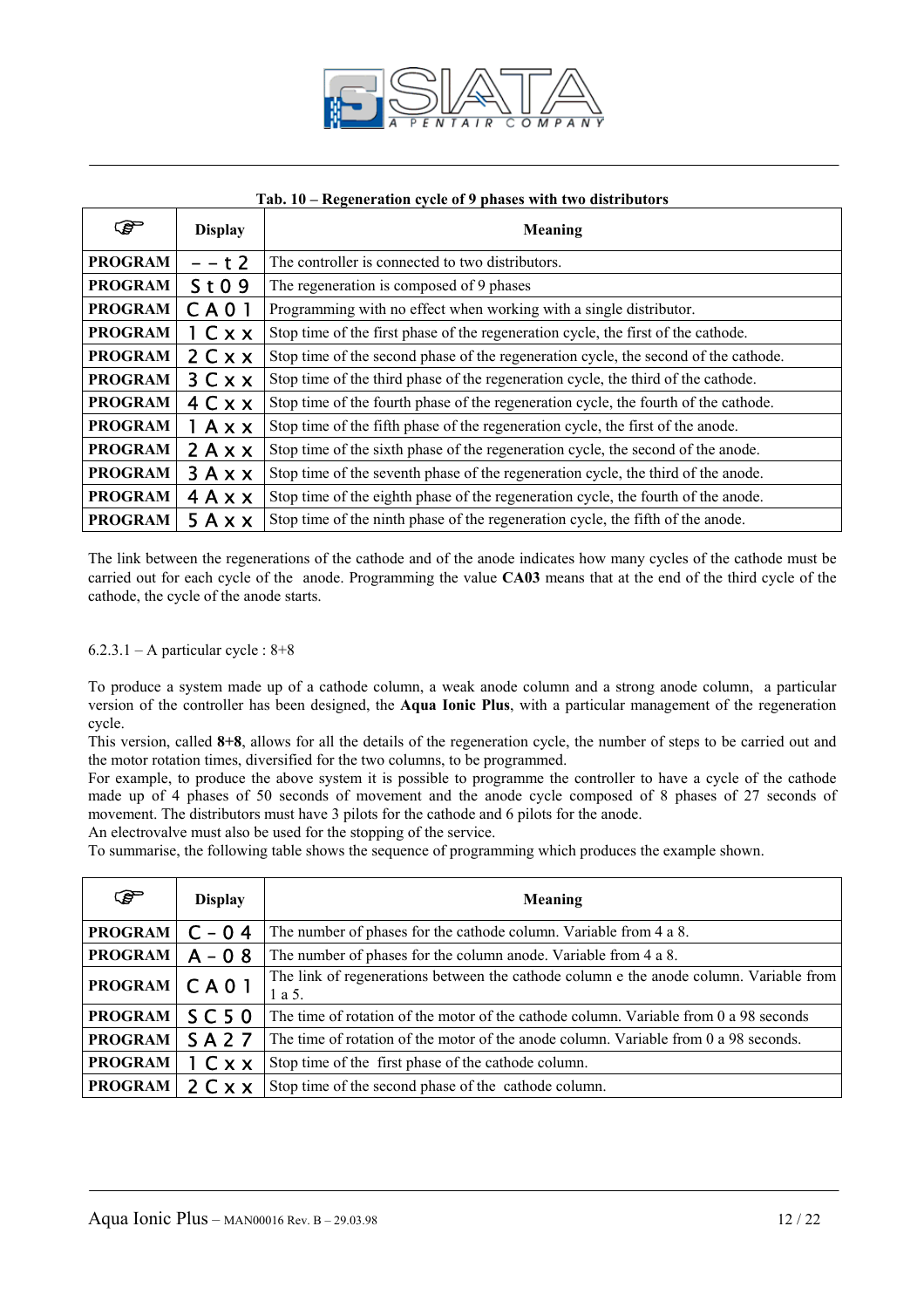

| <b>PROGRAM</b> | 3 C x x                 | Stop time of the third phase of the cathode column.                                |
|----------------|-------------------------|------------------------------------------------------------------------------------|
| <b>PROGRAM</b> | 4 C x x                 | Stop time of the fourth phase of the cathode column.                               |
| <b>PROGRAM</b> | 5 C 0 0                 | Stop time of the fifth phase of the cathode column.                                |
| <b>PROGRAM</b> | 6 C 0 0                 | Stop time of the sixth phase of the cathode column.                                |
| <b>PROGRAM</b> | 7 C 0 0                 | Stop time of the seventh phase of the cathode column.                              |
| <b>PROGRAM</b> | 8 C 0 0                 | Stop time of the eighth phase of the cathode column.                               |
| <b>PROGRAM</b> | $1$ A $\times$ $\times$ | Stop time of the first phase of the anode column. The first of the weak anode.     |
| <b>PROGRAM</b> | 2Axx                    | Stop time of the second phase of the anode column. The second of the weak anode.   |
| <b>PROGRAM</b> | $3A$ $\times$ $\times$  | Stop time of the third phase of the anode column. The third of the weak anode.     |
| <b>PROGRAM</b> | $4A$ $\times$ $\times$  | Stop time of the fourth phase of the anode column. The fourth of the weak anode.   |
| <b>PROGRAM</b> | 5Axx                    | Stop time of the fifth phase of the anode column. The first of the strong anode.   |
| <b>PROGRAM</b> | 6AXX                    | Stop time of the sixth phase of the anode column. The second of the strong anode.  |
| <b>PROGRAM</b> | $7A$ $\times$ $\times$  | Stop time of the seventh phase of the anode column. The third of the strong anode. |
| <b>PROGRAM</b> | $8A$ x x                | Stop time of the eighth phase of the anode column. The fourth of the strong anode. |

# **N.B.**

During the programming of the stop times of the regeneration cycle, the controller also shows on the Display the times of the phases not requested. With reference to the example and to the table shown above, it can be seen that the controller asks for the times of the phases from 5 to 8 of the cathode column even though only 4 phases are required. Any times different from zero programmed in these phases will be ignored by the controller when the regeneration cycle is carried out.

## **6.2.4 – SC02 - Programming of the operation times in case of set point**

With this programming code, two operation times are set.

The first, **1txx**, is the time in minutes which passes from the moment in which the Aqua Ionic Plus shows a value of conductivity over and above the value of set point, and the start-up of regeneration . It can assume values of between 1 and 98 minutes.

The second, **0txx**, is the time in minutes during which it is checked that the value of conductivity, which during the passing of the time **1txx** returned to within the limits of the set point, does not rise again above the limits set. It can assume values of between 0 and 20 minutes. The following points describe the behaviour of Aqua Ionic Plus in the various operative conditions, first in the case in which the level of conductivity **rises above the set point** for the whole length of time indicated in **1txx**, and then the case in which the level of conductivity **returns to within the limits of the set point** during the length of time indicated in **1txx**;

## 1. Start-up of the regeneration in **Auto Set point** :

## 1.1. **Not in service.**

- 1.1.1. The recirculation pump is on. At the moment the set point is reached, the discharge valve is activated and the countdown of the time set in **1txx** starts .At the end of this time, regeneration starts.
- 1.1.2. If the value of conductivity returns to within the limits before the time set on **1txx** is up, the discharge valve is closed. If during this time the vale of conductivity rises again above the value of set point, operations start again from point 1.1.1.

# 1.2. **Not in service, there is an inhibit signal..**

1.2.1. The recirculation pump is on. On the panel the LED **External Alarm** is on. The exit **Alarm** is active. The moment the set point is reached, the discharge valve comes on and the countdown of the time set in **1txx** starts. At the end of this time, if in the meantime the inhibit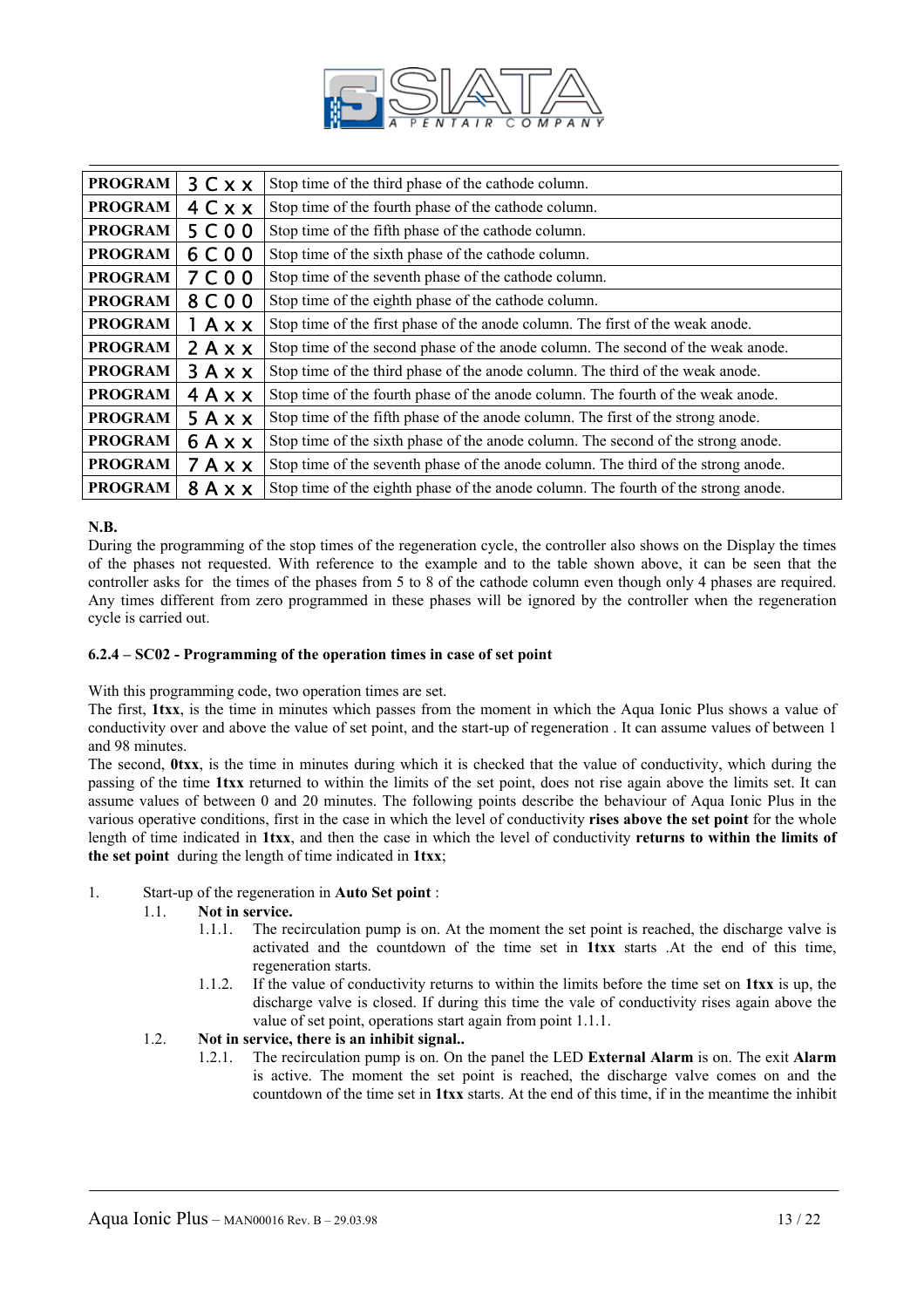

signal stops, regeneration will start, otherwise, if inhibit has not stopped, the LED **Alarm** comes on on the panel and all the terminal uses are stopped except for the **Alarm** signal. As soon as the inhibit signal disappears, regeneration starts

1.2.2. If the value of the conductivity is within the limits before the time set in **1txx** runs out, the discharge valve closes. The condition of the **External Alarm** remains unchanged for as long as the presence of the inhibit signal persists at the entry. If the level of conductivity exceeds the limits again, the operations start again from point 1.2.1.

# 1.3. **In service**.

- 1.3.1. The recirculation pump is off, the service valve is open. As soon as the set point is reached, the discharge valve is turned on and the service off, and the countdown of the time set in **1txx** starts. At the end of this time regeneration starts.
- 1.3.2. If the value of the conductivity is within the limits before the time set in **1txx** runs out, the service valve opens, with the discharge valve kept open. From this moment the countdown of the time **0txx** is programmed to **0,** instead of having the opening of the service and of the discharge as described above, there is the opening of only the service, that is the starting conditions are returned to.

# 1.4. **In service, there is an inhibit signal**

- 1.4.1. The recirculation pump is off, the service valve is on, the alarm exit is active, the LED **External Alarm** on the panel is on. As soon as the set point is reached, the alarm exit remains active, the discharge valve comes on, the service is closed and the countdown of the time set in **1txx** starts. At the end of this time, if the inhibit has not been withdrawn, the controller is blocked until the inhibit signal has stopped. As soon as the inhibit signal has stopped, regeneration starts again immediately.
- 1.4.2. If the value of the conductivity returns to within the limits before the time set in **1txx** runs out, the service valve is opened and the discharge valve is closed. If the value of set point is reached again, the operations start again from point 1.4.1.

## **2.** Start up of the regeneration in **Auto Volume, Auto Set point + Manual, Auto Volume + Manual, Auto Volume + Auto Set point, Auto Volume + Auto set point + Manual.**

# 2.1. **Not in service.**

- 2.1.1. The recirculation pump is on. As soon as the set point is reached, the discharge valve is activated and the countdown of the time set in **1txx** starts. At the end of this time, the controller is blocked by the alarm, with the indication **Alarm** lit up on the panel .and the exit **Alarm** active. This situation persists even if the level of conductivity returns to within the limits. The operator must intervene manually to activate regeneration.
- 2.1.2. If the value of the conductivity returns to being within the limits before the time set in **1txx**, is up, the discharge valve is closed.

# 2.2. **Not in service, there is an inhibit signal**.

- 2.2.1. The recirculation pump is on. On the panel the LED **External Alarm** is lit up. The exit **Alarm** is active. As soon as the set point is reached, the discharge valve is turned on and the countdown of the time set in **1txx** starts. At the end of this time, regardless of the condition of the inhibit signal, the LED **Alarm** on the panel comes on and all the terminal uses are stopped except for the **Alarm** signal. The operator must intervene manually to start the regeneration, which, however, will not start if there is still the inhibit signal. As soon as the inhibit signal stops, it is possible to restart the regeneration. If the operator presses the key **Reset**, the operations just described will be repeated.
- 2.2.2. If the value of conductivity returns to within the limits before the time set in **1txx** runs out, the discharge valve closes. The condition of the **External Alarm** remains unchanged for as long as the presence of the inhibit signal persists at the entry...

## 2.3. **In service**.

2.3.1. The recirculation pump is off, the service valve is open. As soon as the set point is reached, the discharge valve comes on and the service closes, and the countdown of the time set in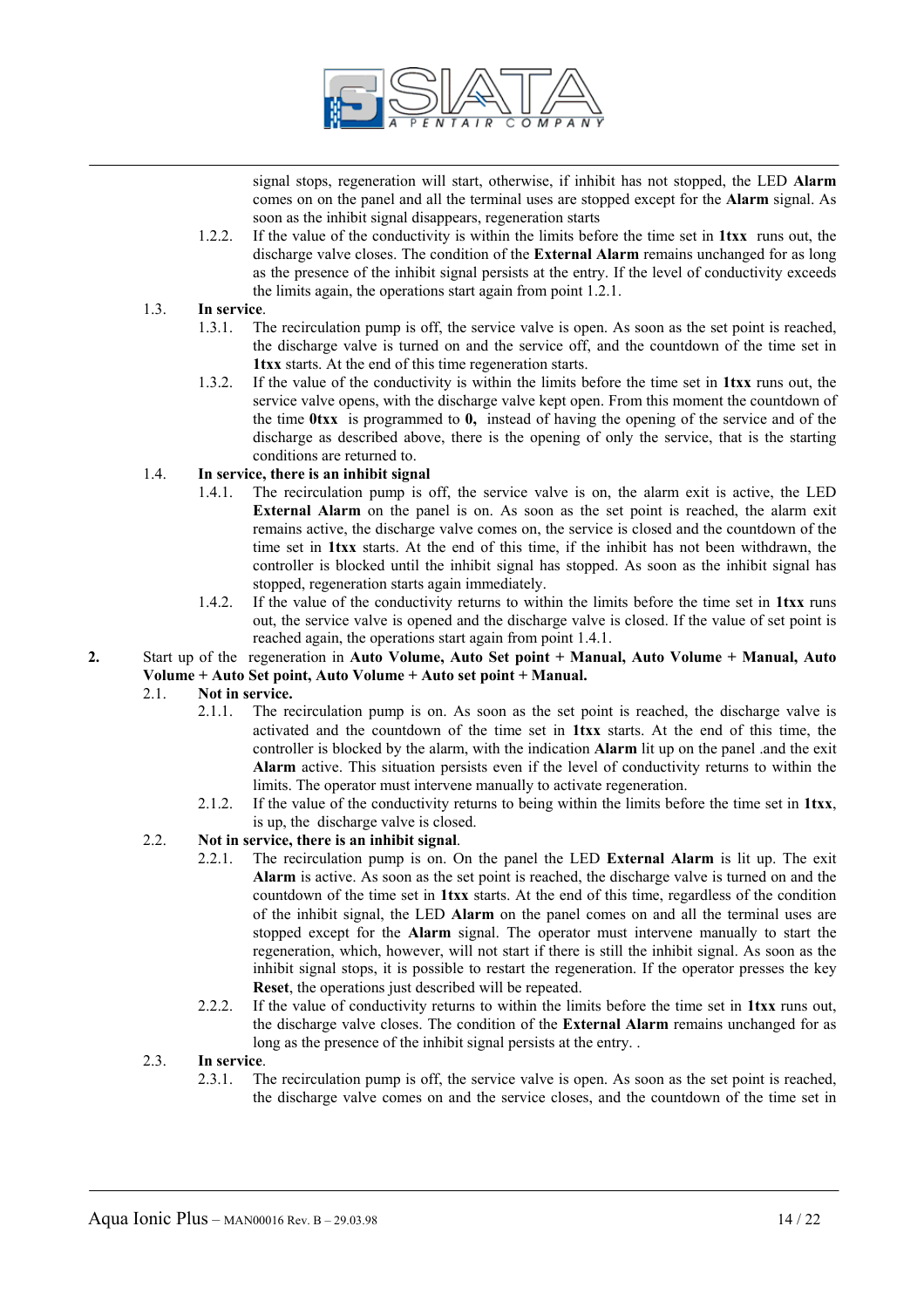

**1txx** starts. At the end of this time, the controller is blocked completely by the alarm, with the indication **Alarm** lit up on the panel and the exit **Alarm** active. The operator must intervene manually to activate the regeneration.

2.3.2. If the value of the conductivity returns to within the limits before the time set in **1txx** runs out, the service valve opens, with the discharge valve kept open. From the moment, the countdown of the time set in **0txx** starts. If this time runs out without the value of the conductivity having exceeded the value of set point again, the discharge valve is closed. The starting conditions have been returned to. If the value of set point is once again reached, the operations start again from point 2.3.1. If the time **0txx** is programmed at **0,** instead of having the opening of the service and of the discharge, as described above, there is the direct opening of only the service, that is the starting conditions are returned to.

# 2.4. **In service, there is an inhibit signal.**

- 2.4.1. The recirculation pump è off, the service valve is on, the exit alarm is active, the **External Alarm** LED on the panel is lit up. At the moment that the set point is reached, the exit alarm remains active, the discharge valve comes on, the service closes and the countdown of the time set in **1txx**, start. At the end of this time, regardless of the condition of the inhibit signal the LED **Alarm** on the panel comes on and all the terminal uses are stopped. The operator must intervene manually to start up regeneration, which, however, cannot start while the inhibit signal persists. As soon as the inhibit signal stops, it is possible to start the regeneration. If the operator presses the key **Reset**, the operations just described will be repeated.
- 2.4.2. If the value of conductivity returns to within the limits before the time set in **1txx**, runs out, the service valve is opened and the discharge valve is closed. If the value of set point is reached again, the operations start again from point 2.4.1.

| ☞              | <b>Display</b>                | Meaning                                                                                                                                                                                                                                                                                                                                                                                      |
|----------------|-------------------------------|----------------------------------------------------------------------------------------------------------------------------------------------------------------------------------------------------------------------------------------------------------------------------------------------------------------------------------------------------------------------------------------------|
| <b>PROGRAM</b> | 1 <sub>t</sub> 0 <sub>5</sub> | Programming in minutes of the operation time level of set point reached. When this time<br>has passed, if Aqua Ionic Plus is set è in Auto Set point the regeneration will start,<br>otherwise, there will be a situation of alarm.                                                                                                                                                          |
| <b>PROGRAM</b> | 0 <sub>t</sub> 0 <sub>2</sub> | Programming in minutes of the waiting time for the conductivity signals to return to<br>normal. If during the time indicated in <b>1txx</b> the conductivity returns to within the levels of<br>the set point, the count of this time will start, at the end of which the normal functioning of<br>the system will be returned to, if the conductivity has not exceeded the set point again. |

#### **Tab. 11 – Programming of the operation times for set point**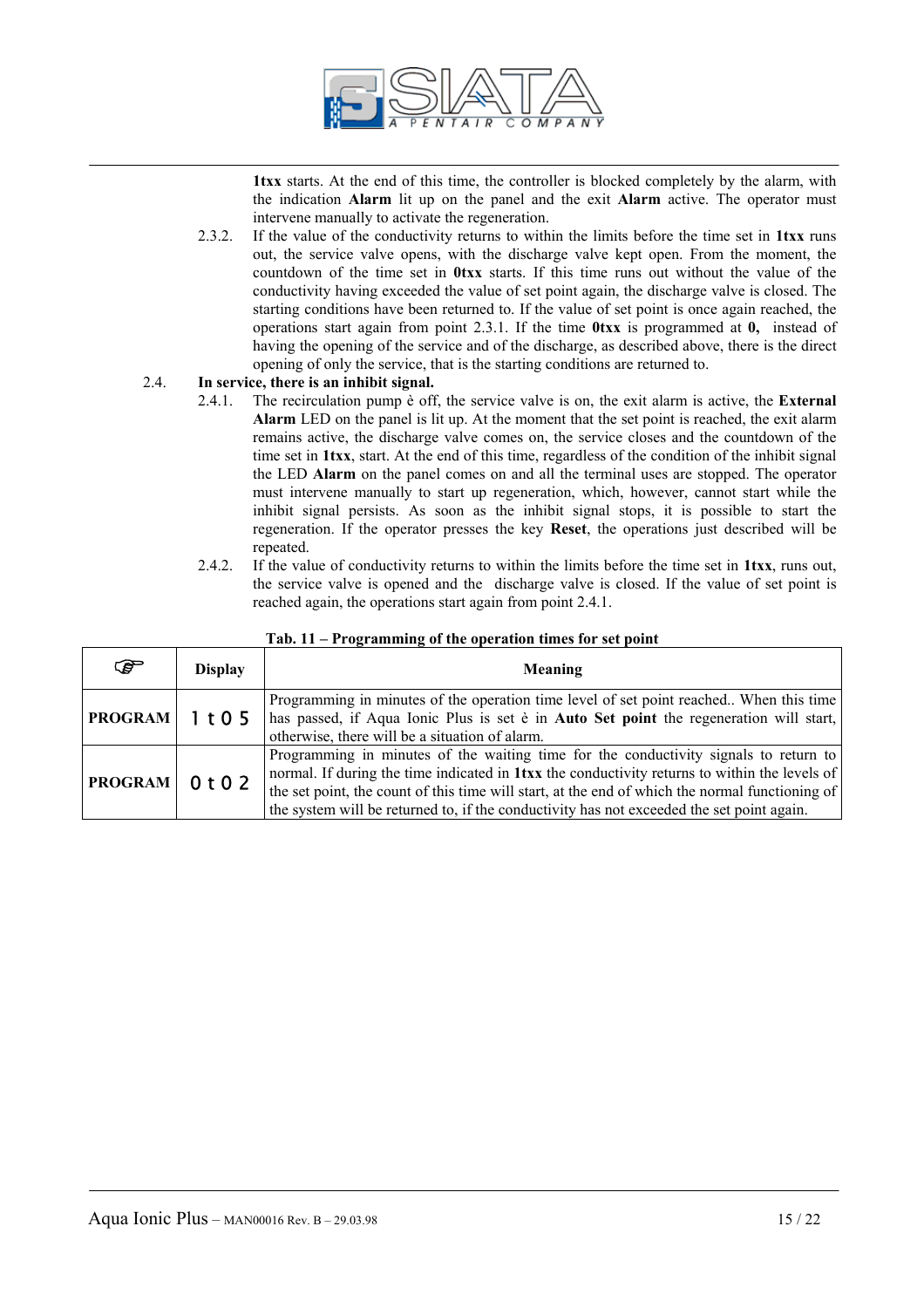

## **6.2.5 – SC03 - Resetting of the scale of the conductivity probe and of the value of set point.**

With this code of programming the scale of the conductivity probe can be set out of two types. The first goes **0.1** to **250**  µ**S** (**--t1**) and the second goes from **1** to **2500** µ**S** (**--t2**).

Once this has been set, it is possible to programme the value of the set point.

This may be defined as the maximum value of conductivity above which the water produced is considered to be of very poor quality and it is therefore necessary to proceed to the regeneration of the resins.

It is recommended that shielded cable is always used for the connection of the probe to the controller. The shielding must be grounded to the controller on terminal 65. This must not be confused with the grounding of the supply tension available to the terminals 5 and 6.

If the distance between the probe and the controller is small ( less than 1 metre ), as an alternative to the shielded cable it is possible to use the "twisted" cable, the wires of which form a plait inside the external sheath ( as with a telephone wire).

It is also advisable not to wire the probe wire in the immediate vicinity of the power or use lines.

| ☞                      | <b>Display</b> | Meaning                                                                       |
|------------------------|----------------|-------------------------------------------------------------------------------|
| $ PROGRAM $ - - t 1    |                | Programming of the scale of the probe of conductivity from 0.1 a 250 $\mu$ S. |
| <b>ADVANCE</b>         | $- - t$ 2      | Programming of the scale of the probe of conductivity from 1 a $2500 \mu S$ . |
| <b>PROGRAM</b> 0.1.0.0 |                | Programming of the value of set point                                         |

# **Tab. 12 – Programming of the scale of the probe and the value of set point**

## **6.2.6 – SC04 – Resetting of the volume and of the counter divider.**

With this code of programming it is possible to set the value of the volume of water available and the value of the counter divider.

The volume may be programmed with values from **1** to **10000** litres, and the divider can go from **1** to **100** impulses / litre.

The programming of these parameters is functional only when the operative modality indicated by the LEDs on the panel includes the mode **AutoVolume**.

| ☞ | <b>Display</b> | Meaning                                                                                                            |
|---|----------------|--------------------------------------------------------------------------------------------------------------------|
|   |                | <b>PROGRAM</b> $\times$ $\times$ $\times$ $\times$ <b>Programming of the volume of treatable water.</b>            |
|   |                | <b>PROGRAM</b> $\mathbf{A} \mathbf{A}$ <b>4</b> Programming of the value of the litre counter divider (prescaler). |

**Tab. 13 – Programming of the treatable volume and of the counter divider**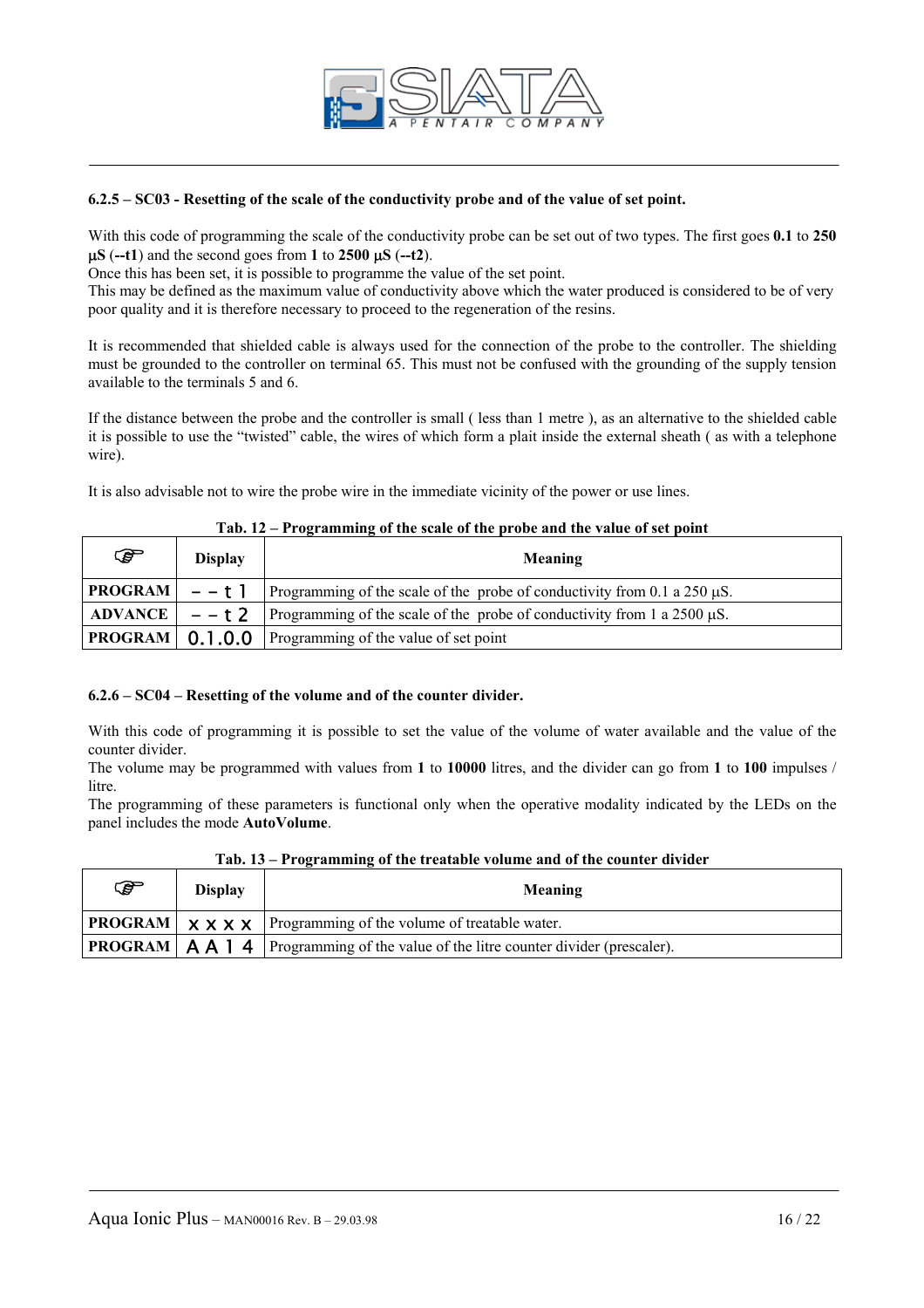

# **6.2.7 – SC05 - Selection of the control modality for the start-up of the regeneration .**

With this code it is possible to select the control modality for the start-up of the regeneration from the following possibilities:

| ☞              | <b>Display</b> | <b>Meaning</b>                                                                                                                                                                                                                                                                                                                                                                                                                                                                                                                                                                                                                                                                                        |
|----------------|----------------|-------------------------------------------------------------------------------------------------------------------------------------------------------------------------------------------------------------------------------------------------------------------------------------------------------------------------------------------------------------------------------------------------------------------------------------------------------------------------------------------------------------------------------------------------------------------------------------------------------------------------------------------------------------------------------------------------------|
| <b>PROGRAM</b> | t t 0 1        | AutoVolume. The regeneration is activated from the control on the volume, which is<br>decreased by the impulses coming from the litre counter sensor divided by the value<br>programmed into the divider via the code SC04. As soon as the volume available reaches<br>the value $0$ , the regeneration will be carried out, unless an inhibit signal is present.                                                                                                                                                                                                                                                                                                                                     |
| <b>ADVANCE</b> | t t 0 2        | AutoSetPoint. The regeneration is activated by the control on the conductivity, which<br>must exceed the value of Set point, set with the code SC03, for the time 1txx set with the<br>code SC02. When the time indicated has run out, the regeneration will be carried out,<br>unless there is an inhibit signal.                                                                                                                                                                                                                                                                                                                                                                                    |
| <b>ADVANCE</b> | tt03           | AutoVolume + Manual. As with the AutoVolume mode, Aqua Ionic Plus carries out the<br>controls on the <b>volume</b> of water available in order to carry out a regeneration. The<br>presence of the option Manual ensures that the regeneration cannot be carried out<br><i>automatically</i> . As soon as the volume reaches 0, <b>Aqua Ionic Plus</b> enters into <b>alarm</b> mode,<br>activating the relative exit to which a siren may be attached., blocking the system. When<br>the operator hears the alarm, he must start up the regeneration manually. This cannot take<br>place if there is an inhibit signal.                                                                              |
| <b>ADVANCE</b> | tt04           | AutoSetPoint + Manual. As with the AutoSetPoint mode, Aqua Ionic Plus carried out<br>the controls on the value of <b>conductivity</b> of the water produced, in order to carry out a<br>regeneration. The presence of the option <b>Manual</b> ensures that the regeneration <i>cannot be</i><br>carried out automatically. As soon as the value of conductivity exceeds the value of Set<br>point for the time programmed, Aqua Ionic Plus enters into alarm mode, activating the<br>relative exit to which a siren may be attached, blocking the system. When the operator<br>hears the alarm, he must start up the regeneration manually. This cannot take place if<br>there is an inhibit signal. |
| <b>ADVANCE</b> | tt05           | AutoVolume + AutoSetPoint. In this operative modality, Aqua Ionic Plus controls both<br>the volume of water available, and its quality at the same time, and carries out the<br>regeneration when one of the two parameters reaches the conditions set for this, that is<br>the volume available at $0$ or the value conductivity above the value of set point for the<br>time set, unless there is an inhibit signal.                                                                                                                                                                                                                                                                                |
| <b>ADVANCE</b> | tt06           | AutoVolume + AutoSetPoint + Manual. As in the above case, Aqua Ionic Plus controls<br>the <b>volume</b> available and the quality of the water <i>at the same time</i> . When one of the two<br>parameters reaches the conditions set for the start up of the regeneration, the alarm is<br>activated and the system is blocked and Aqua Ionic Plus will await the intervention of<br>the operator, who must start up the regeneration manually. This cannot take place if there<br>is an inhibit signal                                                                                                                                                                                              |

# **Tab. 14 – Operative modalities per the control of the start-up of the regeneration cycle**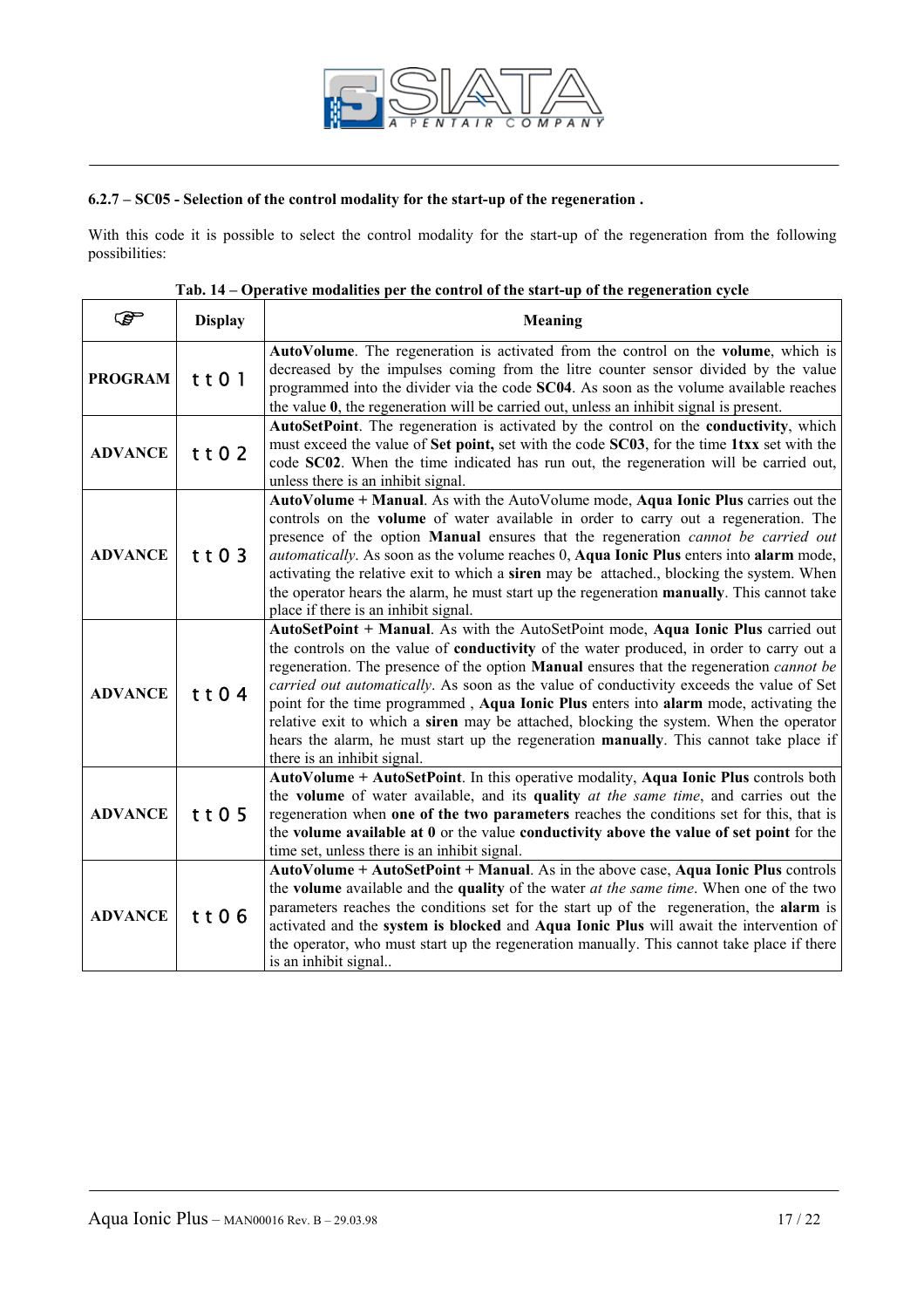

#### **6.2.8 – SC06 - Selection of the SuperAutomatico modality.**

When **Aqua Ionic Plus** is programmed in **Auto Set Point**, the regeneration is started when the conductivity read by the probe exceeds the value of set point. If, for any reason the regeneration cannot be successful, the controller will start a series of chain regenerations caused by the fact that the conductivity will always exceed the value of set point. To avoid this happening, it is possible to enable the **SuperAutomatico** modality.

During the last phase of the cycle, the value of conductivity read by the probe is **compared** to the value of set point which has been set. If the conductivity **is lower than** set point for at least one minute, the remaining time of the rinse is returned to zero, in order **not to consume water** and the cycle will finish. If, on the other hand, the value of the conductivity remains above the value of the set point for the entire duration of the last phase of the cycle, the signal **Internal alarm** is activated and each successive start-up of the regeneration, including manual start-ups, is blocked.

## **IMPORTANT !!**

In order to be able to make the best use of the potential of this function, it is necessary to install the head of the probe in the **low anode column**

## **6.2.9 – SC07 – Setting of the access code.**

This allows for **Aqua Ionic Plus** to be protected against unauthorised access, preventing the programming codes from being accessed. The protection is active when a number different from **0000** is programmed, preventing access to the programming functions, as shown in tab. 4.

To disables the protection code, it is sufficient to programme the code **0000** again.

#### **IMPORTANT !**

## **If the code is forgotten, it is not possible to access the programming functions. In this event, please refer to the SIATA technical service.**

#### **6.2.10 – SC08 – Use of the recirculation pump.**

This code is used to programme the controller in such a way as to have the recirculation pump available on the terminals 7 and 8, with the repeat on terminals 41 and 42, turned off (**00**) or turned on (**01**) during the service. In this code, values from **00** to **03** may be programmed. The meaning of these values is as follows :

**00** In case of conductivity lower than the value of set point: When there is no demand for water, the recirculation pump is on and the service electro valve is closed. When demand for water arrives, the pump is turned off and the service electro valve opens.

In case of conductivity which exceeds the value of set point:

When there is no demand for water, the recirculation pump is on, the service electro valve is off and the discharge is open.

When there is demand for water, the recirculation pump and the service electro valve remain closed and the discharge is open.

**01** In case of conductivity lower than the value of set point: When there is no demand for water, the recirculation pump is on and the service electro valve is closed. When demand for water arrives, the pump remains turned on and the service electro valve opens.

In case of conductivity which exceeds the value of set point: When there is no demand for water, the recirculation pump is on, the service electro valve is off and the discharge is open.

When there is demand for water, the situation just described remains unchanged.

**02** Do not use. All the uses are always off..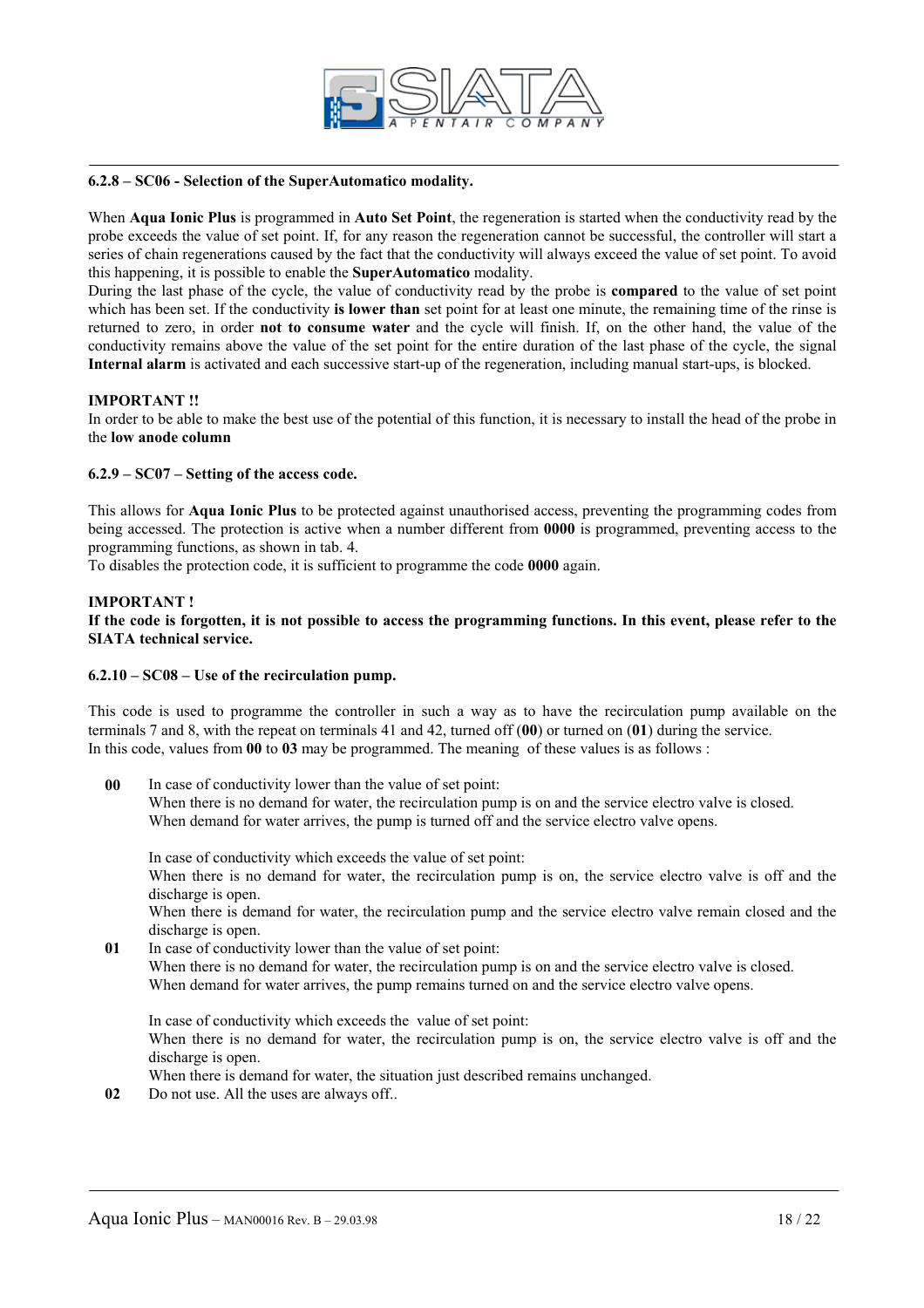

**03** Do not use. All the uses are always off.

# **6.2.11 – SC09 – Resetting of the volume value.**

The volume value set with the code **SC04** is decreased during the service by the counter which may be connected. This volume value is automatically reset at the end of the regeneration cycle.

If the volume value is to be reset without having carried out a regeneration, it is sufficient to digit the code **SC09** which carries out this operation.

#### **6.3 – Remote Start**

**Aqua Ionic Plus** makes a "remote start " available, which allows the regeneration to be started by an **external automatism** or by a button which could be installed at a distance from the system. Whichever device is used, this must be of a *normally open*, type, and to start the regeneration it must be closed for at least 15 seconds.

## **6.4 – Putting into service**

#### **IMPORTANT**

**Aqua Ionic Plus** allows several operations to be carried out on the keypad, even if the rune ends are open. It is therefore possible to carry out programming operations at any time.

The presence of the run ends ( whether the distributors are connected or whether the terminals are closed with bridges) is obligatory when **Aqua Ionic Plus** is to be put into service.

During the service, the impulses coming from the litre counter sensor decrease the volume available via the divider set with the programming code **SC04**.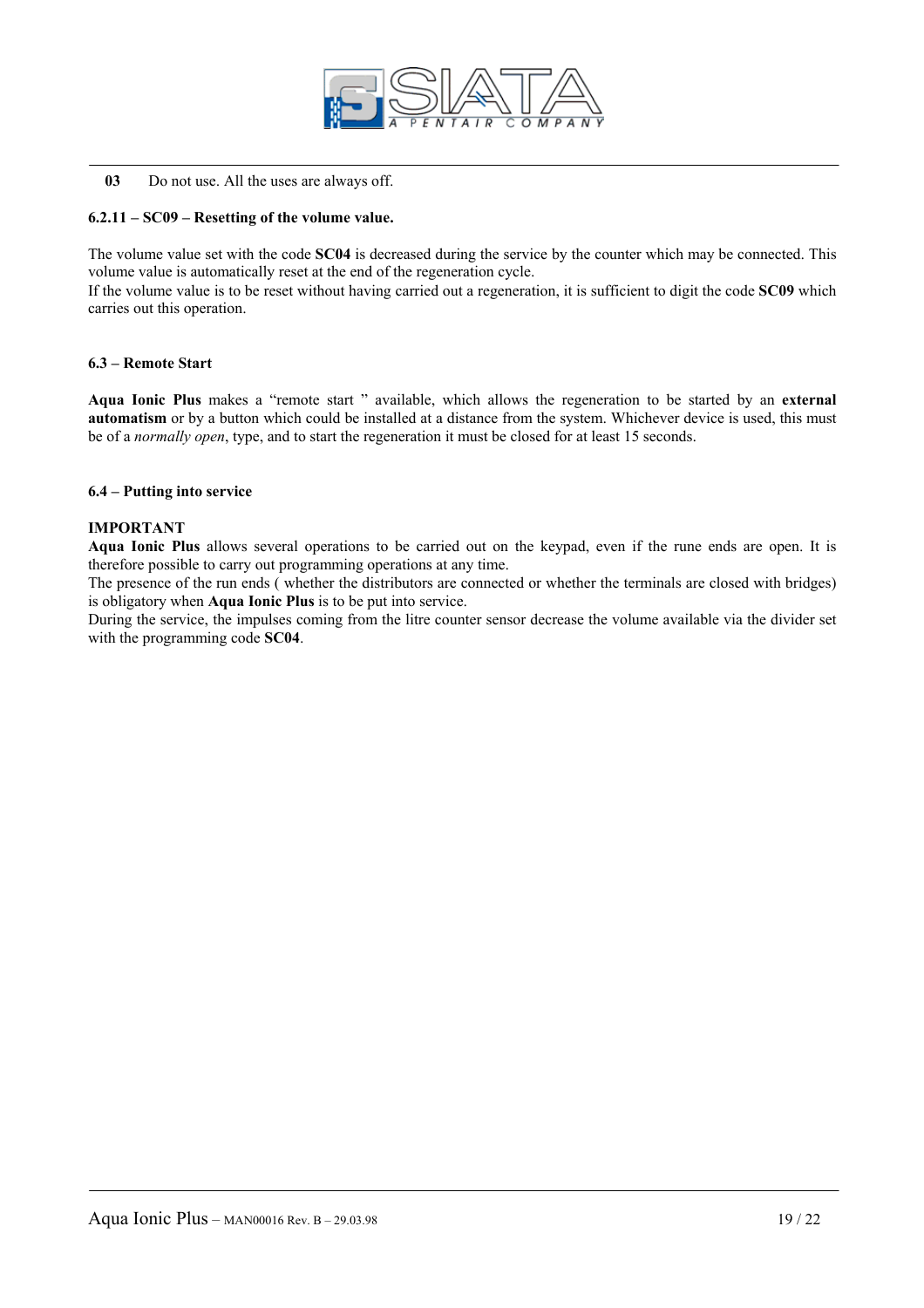

# **7 – What to do if…**

Some basic operations for the resolution of small problems which may arise during the use of **Aqua Ionic Plus** are described below.

If the suggestions shown do not help to resolve the situation, please call the SIATA service assistance.

## **7.1 - ... Aqua Ionic Plus does not come on ?**

- 1. Check that the plug is correctly inserted in the electricity socket;
- 2. Check that the socket is correctly supplied;
- 3. Check that the adapter used does actually supply 24 Vac;
- 4. Check that the current conductors are corrected inserted into the terminals and that these are closed correctly.
- 5. Check that the fuse positioned on the panel has not blown. This fuse must be of delayed 1.6A;

## **7.2 - ... the motors of the distributors do not stop ?**

1. Check that the run end wires of the distributors, marked 96-S, are correctly inserted in the terminals and that these are closed correctly;

# **7.3 - ... there is no current to the utilisers?**

1. Remember that **Aqua Ionic Plus does not supply current to the exits,** but only to closures that the operator must wire at his own discretion, check that the wiring is correct, that the conductors are correctly inserted into the terminals and that these are closed correctly;

## **7.4 - ... Aqua Ionic Plus works in an irregular way?**

- 1. Check that the distributors are at the stroke end, that is that the motors are not in movement;
- 2. If using **Aqua Ionic Plus** with a single distributor, check that the limit switch entry not used **is closed with a bridge**;

## **7.5 - ... the reading of the conductivity is incorrect?**

- 1. If not already used, substitute the probe connection cable with a shielded cable.
- 2. If using a shielded cable, check that the shielding sheath is correctly connected to ground, for example using the pin 65 of the terminal.
- 3. If the cable of the probe runs near to power devices (like for example the remote switch or the pumps) try to move the route of the cable to some distance away from the above components.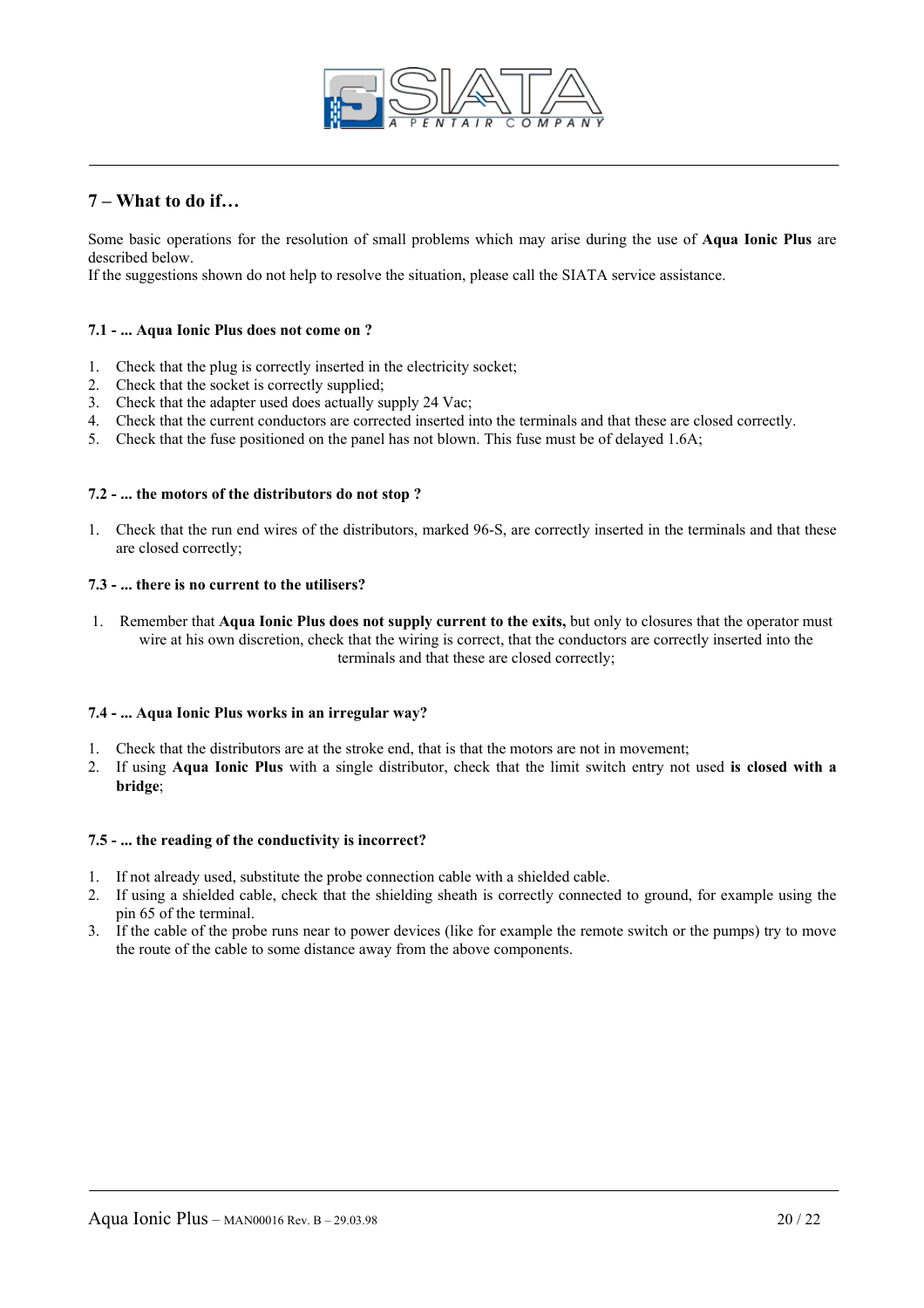

**Attachment A**